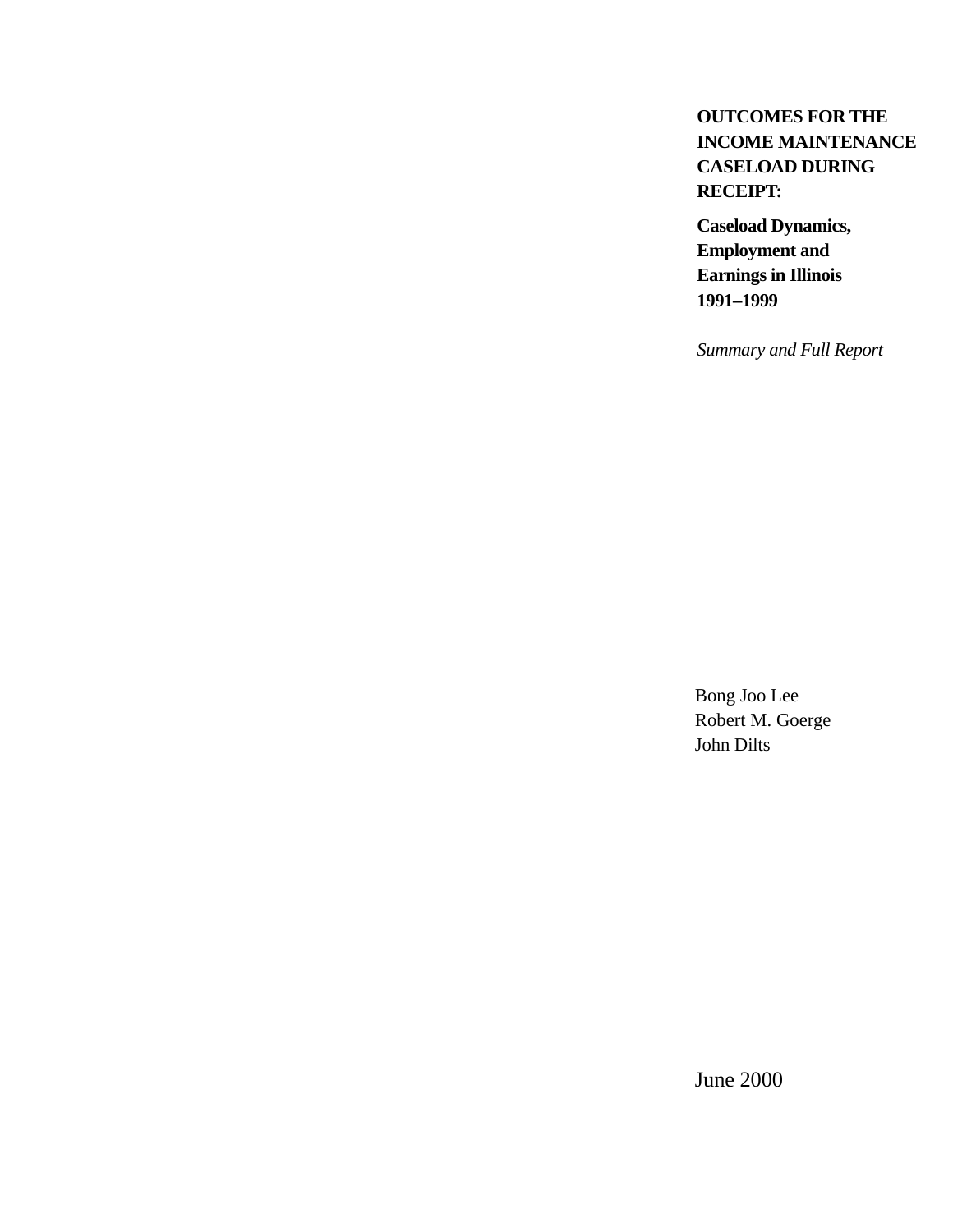## **Chapin Hall Center for Children**

The Chapin Hall Center for Children at the University of Chicago was established in 1985 as a research and development center dedicated to bringing sound information, rigorous analyses, innovative ideas, and an independent perspective to the ongoing public debate about the needs of children and the ways in which those needs can best be met.

The Center focuses its work on all children, while devoting special attention to children facing special risks or challenges, such as poverty, abuse and neglect, and mental and physical illness. The contexts in which children are supported—primarily their families and communities—are of particular interest.

Chapin Hall's work is shaped by a dual commitment to the worlds of research and policy. This requires that our work meet both the exacting standards of university research and the practical needs of policy and program development, and that we work to advance knowledge and to disseminate it.

Chapin Hall is committed to diversity not only of race, ethnicity, gender, sexual orientation, and physical ability but also of experience, discipline, and viewpoint.

Chapin Hall's commitment to all children, with special attention to those experiencing or at risk of serious problems, is reflected in the range of the Center's research projects and publications. The following represent the Center's major areas of endeavor:

- Children's services, covering the problems that threaten children and the services designed to address them, including child welfare, mental health, and the juvenile court
- Primary supports, concerning the resources in communities that enhance the development and well-being of all children, but may be especially important to children who are poor or otherwise disadvantaged
- Community building, focusing on the development, documentation, and evaluation of community-building initiatives designed to make communities more supportive of children and families
- Schools' connections with children's services, primary supports, and communities, examining the range of institutions that foster children's learning and development, including not only schools but also families, businesses, services, communities, and the relationships, actual and potential, among them
- International projects, covering Chapin Hall's recent and growing involvement with children's policy researchers and research centers in other countries
- Special activities and consultations, covering a range of projects, often undertaken in collaboration or consultation with other organizations

Discussion Paper CB–XX

© 2000 by Chapin Hall Center for Children

A complete list of Chapin Hall publications is available at our web site, www.chapin.uchicago.edu.

Phone: 773/753-5900 Fax: 773/753-5940

ISSN: 1097–3125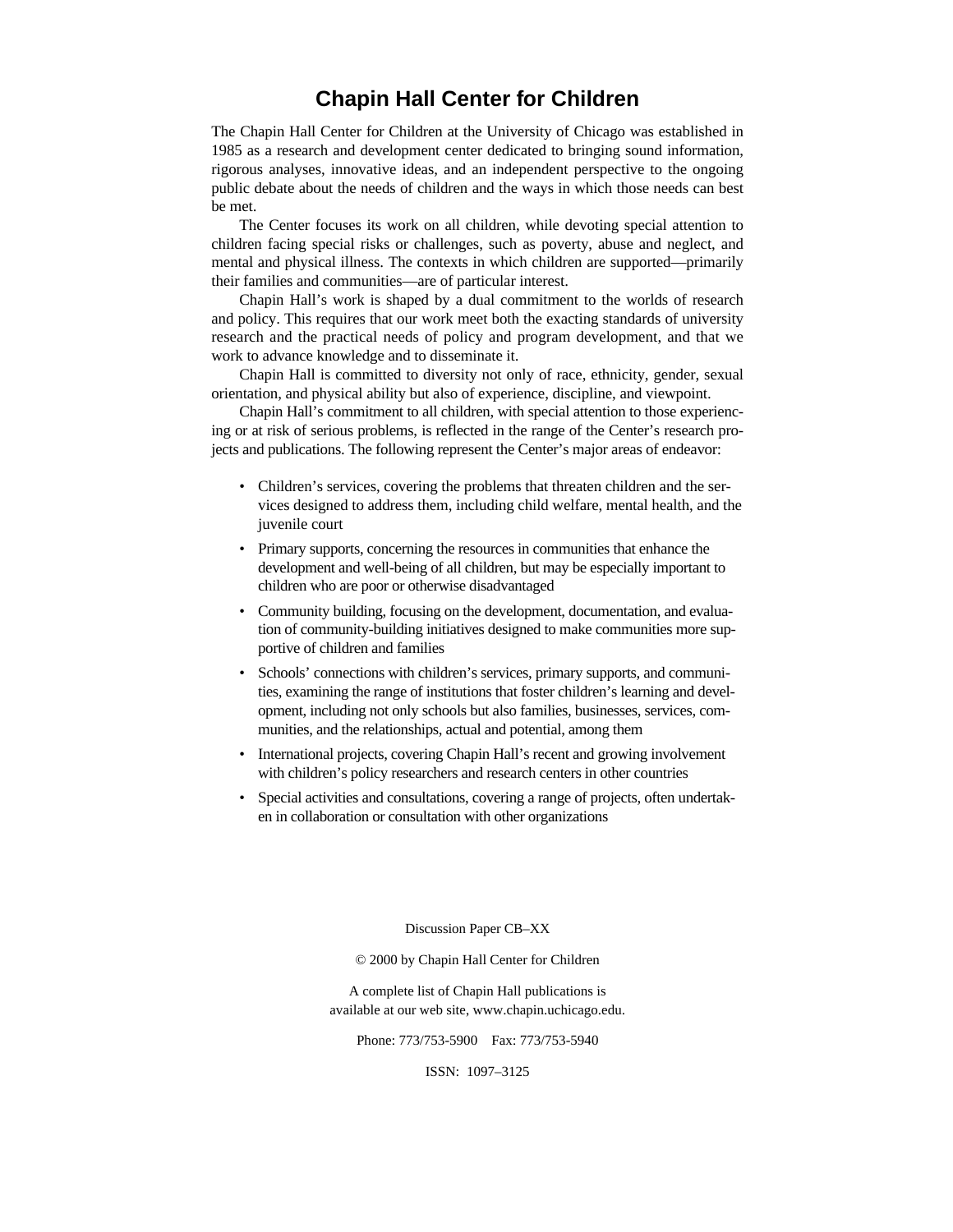## **Table of Contents**

## **Tables and Figures**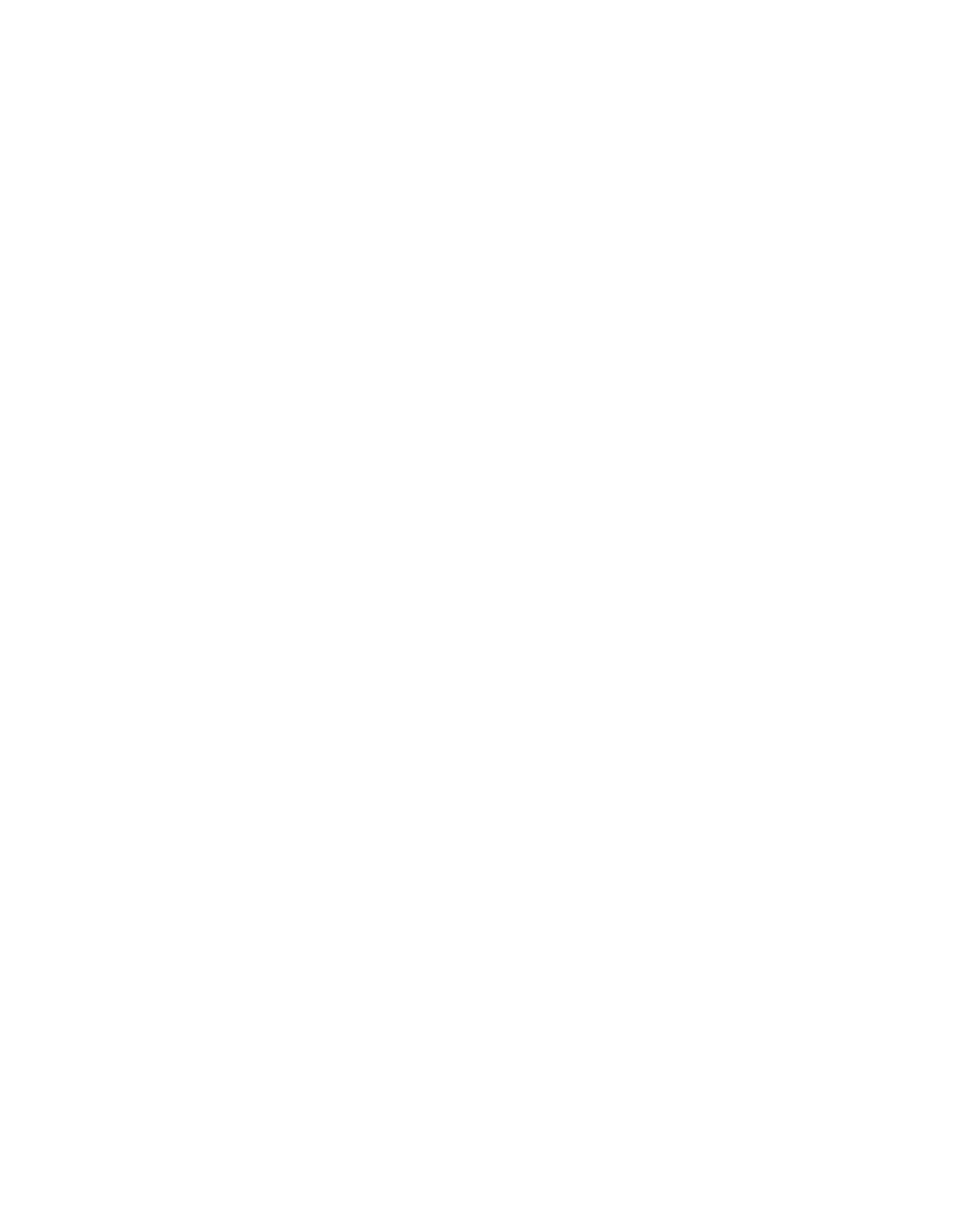# **Outcomes for the Income Maintenance Caseload During Receipt:**

## **Caseload Dynamics, Employment and Earnings in Illinois 1991–1999**

Bong Joo Lee Robert M. Goerge John Dilts

## **Summary**

The process of ending welfare as we know it began in earnest with passage of the 1996 Personal Responsibility and Work Reconciliation Act (PRWORA). This welfare reform, with its lifetime limits on cash assistance and a determined emphasis on work, is well underway. Cash assistance caseloads, now called Temporary Assistance for Needy Families, (TANF) have dropped dramatically nationwide. Although an extremely strong economy has no doubt contributed to this success, a philosophy of work and self-sufficiency and a new federalism that grants states the right to design and run their own programs are likely to have contributed as well.

Prior to 1996, many states had begun to experiment with welfare programs (mainly cash assistance) and work incentives. In Illinois, a novel program, Work Pays, was first implemented in November 1993. The program allows recipients of TANF to keep a sizeable portion of their cash assistance grants as long as they work at least 30 hours per week. This income disregard, in effect, rewards work by not decreasing the cash assistance grants while new workers secure a foothold in the workforce.

We trace the AFDC/TANF caseload in Illinois from 1990 to 1999 to measure the effects of welfare reform. We divide the decade into four periods: the years prior to the implementation of Work Pays (1990– mid-1993), the initial years of Work Pays (1993–95), the period during which national welfare reform was initiated (1995–97),

and the two years following welfare reform (1997–1999). We focus on Work Pays because of both its congruence with welfare reform in its emphasis and reward of work, and because it represented a significant policy departure. Although we did not set out to frame the research around Work Pays, the findings, we believe, are likely linked to this program and therefore, we have structured the paper to reflect that.

With regard to employment and earnings, results of welfare reform in Illinois have been encouraging. In short, fewer people are entering the cash assistance program since the mid-1990s, more are leaving the program, fewer are returning once they leave, and while receiving cash assistance, earnings are higher (although still quite low) and occurring sooner than in prior years—no doubt the effect of Work Pays and the strong economy.

Some had predicted that as the caseload declined, those remaining would be the "hardest-to-serve" population, those with the highest barriers to work: mental illness, substance abuse problems, or children with special needs. As of 1999 in Illinois, this has not yet been the case. We do not yet see a slowing of caseload decline. This does not mean that it will not happen; it seems logical that among those needing to rely on the government for assistance, a significant number are unable—not just unwilling—to maintain a full-time job. However, it appears that the state has not yet reached that core group of the severely impeded.

#### *Acknowledgments*

*The authors would like to acknowledge the invaluable assistance of the Illinois Department of Human Services through their comments on the report and provision of the raw data. In particular, Peggy Powers and Dave Gruenenfelder provided us with direct assistance. We also appreciate the support of the Joyce Foundation and our project officer, Unmi Song. Finally, Barbara Ray provided important assistance in the preparation of this report.*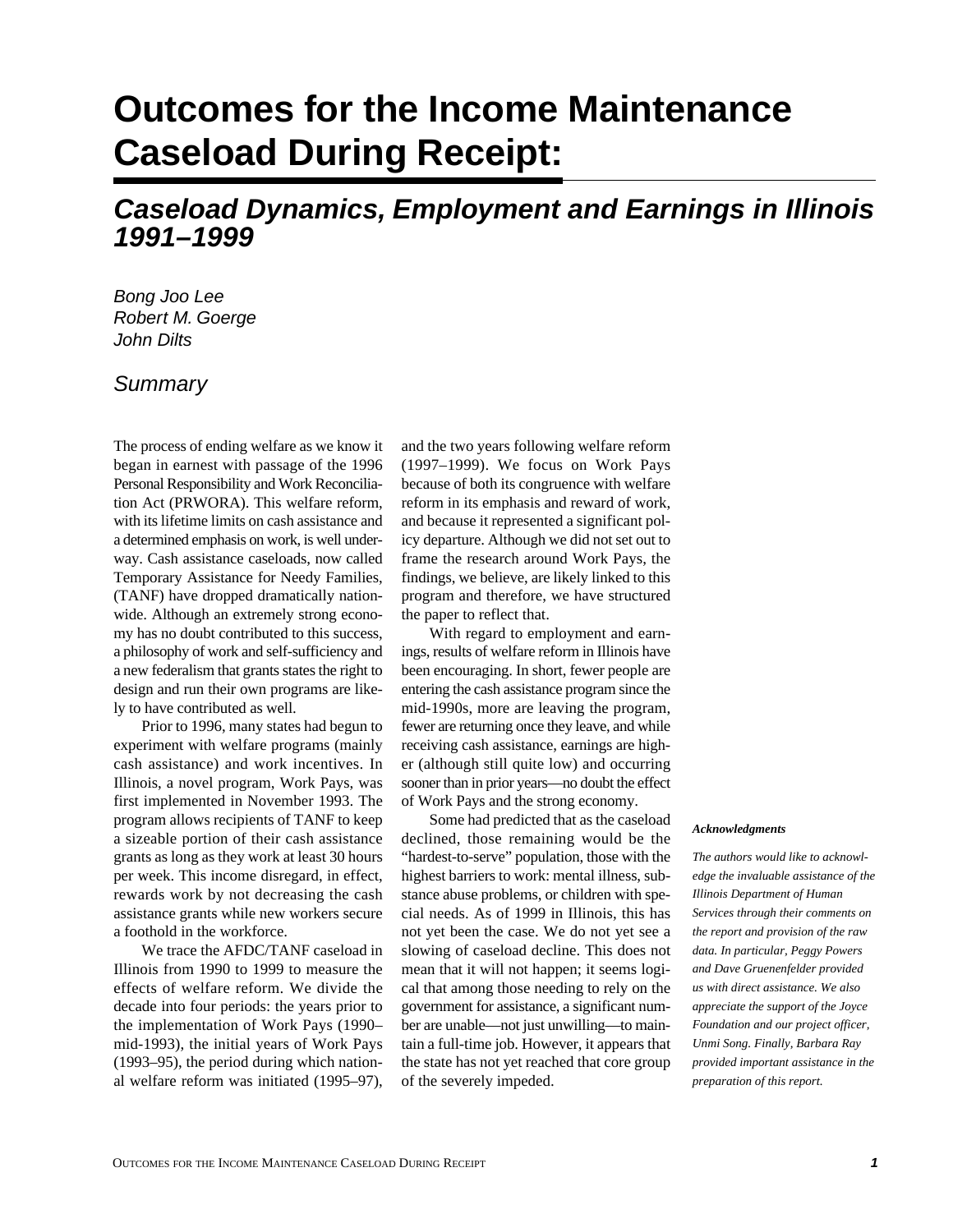## **Pre-Work Pays Period (January 1990–June 1993)**

The years prior to Work Pays might be viewed as a benchmark for measuring program effects. During that time, the AFDC caseload grew slightly, the average length of time spent receiving AFDC was just under a year, among those who were working while receiving AFDC earnings were up slightly, and a sizable proportion of recipients returned to AFDC after leaving, typically within 4–5 months after leaving.

The AFDC caseload in Illinois registered small but consistent growth from 180,000 in January 1990 to 200,000 by June 1993. This corresponds to a period of high unemployment in the state, with the rate rising from 6.2 percent in 1990 to 7.1 percent by 1993 (current unemployment is 4.5 percent).

Earnings are allowed while receiving AFDC, although prior to Work Pays they were deducted 1:1 from the person 's cash assistance check. During this time, 14 percent of those who entered AFDC reported earnings within 6 months of entry, and it took about 2 years until 25 percent of the entrants reported first earnings. The amount of reported earnings rose during this time, from \$47 per month in FY 1991 to \$55 per month in FY 1993.

The average time spent in the program for this cohort of AFDC recipients was 9 to 10 months, notably shorter than national average stays of 2 years in the1980s —and both considerably shorter than those in the public imagination. Recidivism, or return to the program after leaving, is not uncommon. We measure recidivism by gauging how long it takes one-fourth of the caseload to return. Between FY 1991 and FY 1993, it took 4 to 5 months for one-fourth of those who left AFDC to return.

## **Work Pays Implementation Period (July 1993 –June 1995)**

During the initial years of Work Pays (July 1993 – June 1995), the caseload continued to grow and earnings continued to rise, time spent on the caseload fell slightly, and recipients remained off the program slightly longer.

The caseload during this timespan increased from 200,000 in 1993 to 210,000 by 1995. The economy had begun to improve, with a slight dip in the unemployment rate. The portion of the caseload that reported earnings within 6 months of entry continued to increase, rising to 17 percent by 1995, up from 14 percent in the last period. The time it took 25 percent of the recipients to report first earnings decreased almost one half from 23 to 12 months.

Earnings were up as well to an average of \$78 per month for FY 1995 cohorts. Time spent receiving AFDC dropped to 9 months in FY 1995, and the time before a recipient returned after leaving the program grew: recipients remained off AFDC for about a month longer that those in the prior span. In short, the duration of program use had begun to fall, there were longer spans before former recipients returned to the program, and earnings were greater and reported earlier.

## **Welfare Reform Gets Underway (July 1995 –June 1997)**

The period just prior to the introduction of welfare reform nationwide saw caseloads drop significantly, more people leaving than entering the program, more reporting higher incomes earlier, and saw the time spent on welfare fall, with people staying off longer.

The 1996 PRWORA instituted lifetime limits on receipt of cash assistance and strict work requirements, and programs were significantly retrenched, giving states control or design and implementation of their welfare programs. It is believed that many recipients anticipated the changes and left AFDC prior to its change to TANF.

In Illinois, caseloads dropped significantly, from 210,000 to 150,000. Welfare reform corresponds as well with dropping unemployment and a robust economy. Unemployment in Illinois fell to a decade low of under 5 percent in 1997. A dynamic of declining caseloads is the balance between entries and exits. During this time span, more people were leaving the program while the number of new entrants remained steady. This changing dynamic of exits and entries is interesting for several reasons, the most obvious of which is the mirror such shifts hold up to policy effects. Diversionary practices, for example, might show up in declining entries, while a more forceful emphasis on work or stricter time limits might be reflected in increasing exits. If exits and entries are unbalanced, altered policies or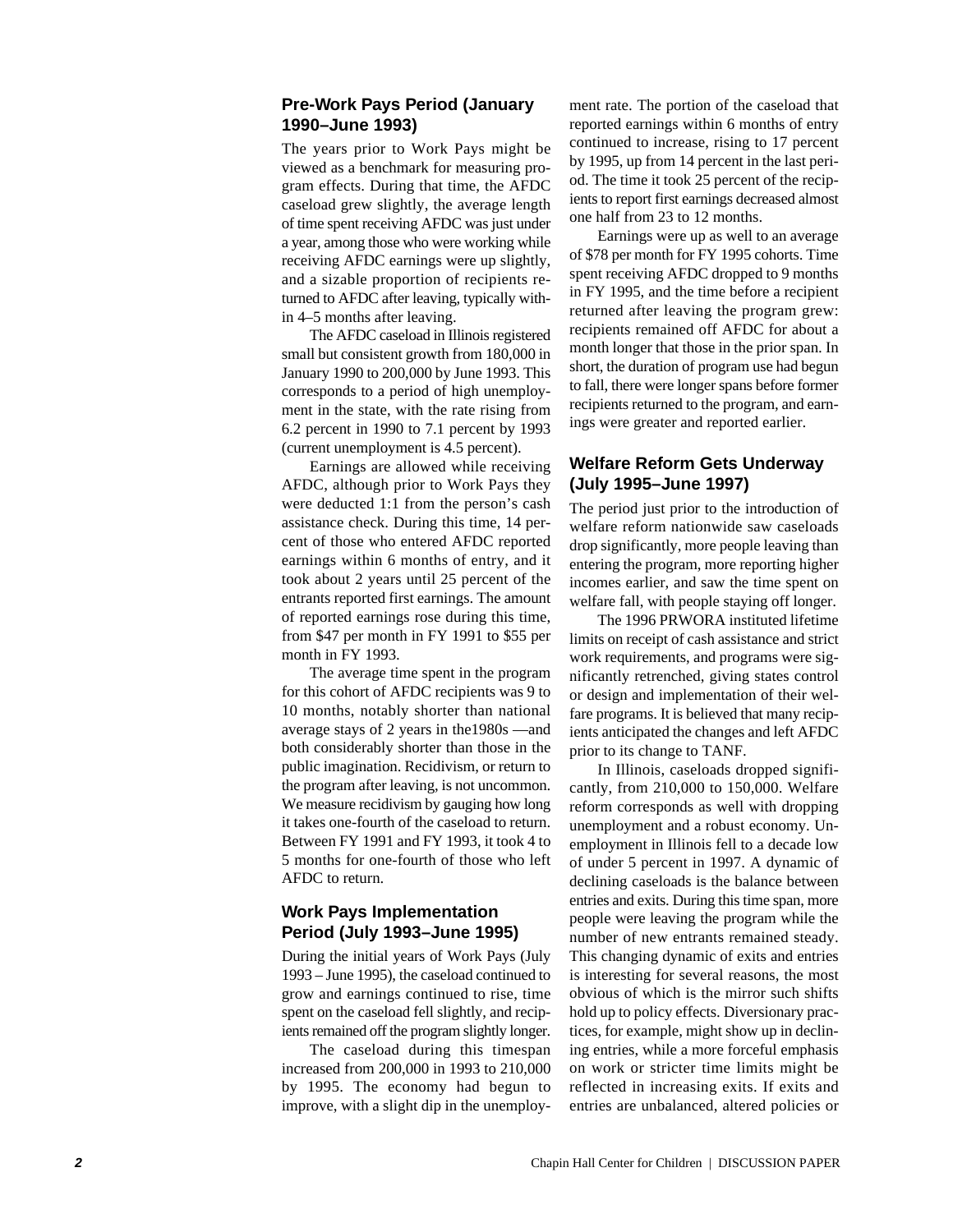services (e.g., more comprehensive child care) might be indicated.

A further indication of positive news is the continued rise in the portion of the caseload reporting income within 6 months of entering AFDC (rising to over 20%) . Rather than 1 year, as in the previous period, 25 percent of entrants reported first earnings within 6 to 7 months.

Mean earnings were up as well, to \$84 per month for those who entered AFDC in FY 1996 and \$98 per month for those who entered in FY 1997. Time on welfare fell as well—down to an average of 7 months by FY 1997 (from 9–10 months for the 1990– 1993 cohort). Those who left the program were taking longer to return—increasing to 6 months by FY 1997 (it was 4–5 months for the 1990–93 cohort).

#### **Early Years of National Welfare Reform (July 1997–June 1999)**

With welfare reform underway, improvement in the outcomes for those on welfare continued. Illinois caseloads dropped below 100,000, a 50 percent decrease from the beginning of the decade. During this time, the number of entries began to fall while exits held steady. One-fourth now reported earnings within 6 months. Earnings continued to climb—to \$101 per month for FY 1998 cohort. Median duration held steady and recidivism declined.

The combined picture emerging from the above four periods is one of a sustained caseload decline since early 1995. After five years of fairly stable caseloads, the number of recipients was cut in half, to just over 100,000 in May 1999. Although registering occasional dips, exits over the nine years held relatively stable while entries were cut significantly, ending the decade at roughly 5,000 entries, down from roughly 8,000 in June 1990.

The time spent receiving AFDC dropped as well, from a median of 10 months in FY 1991 to 7 months in FY 1999. The number returning to the program after leaving declined and the time before return lengthened. Earnings increased as did the numbers reporting earnings earlier. This is likely a reflection of the Work Pays program, which, through its earnings disregards, encourages recipients to find work. Some notable regional differences are camouflaged in this broad look at the changing dynamics. Chicago consistently had poorer outcomes than the balance of the state. The degree of difference, however, has also been narrowing under welfare reform. The disparity at the beginning of the decade in the median duration, for example, was 5 months: Cook County's (which includes Chicago) median duration was 13 months versus 8 months for the balance of the state. The gap drops to 3 months at the end of the decade, where median duration in Chicago is 9 months and 6 months in the balance of the state. The most striking difference is in time to reported first earnings. The time it takes 25 percent of Cook County entrants to report earnings is 2.5 times longer than those entrants in the balance of the state in FY 1999. Here, too, the disparity has lessened over the years. In FY 1991, the gap between Cook County and the balance of the state was 6 times.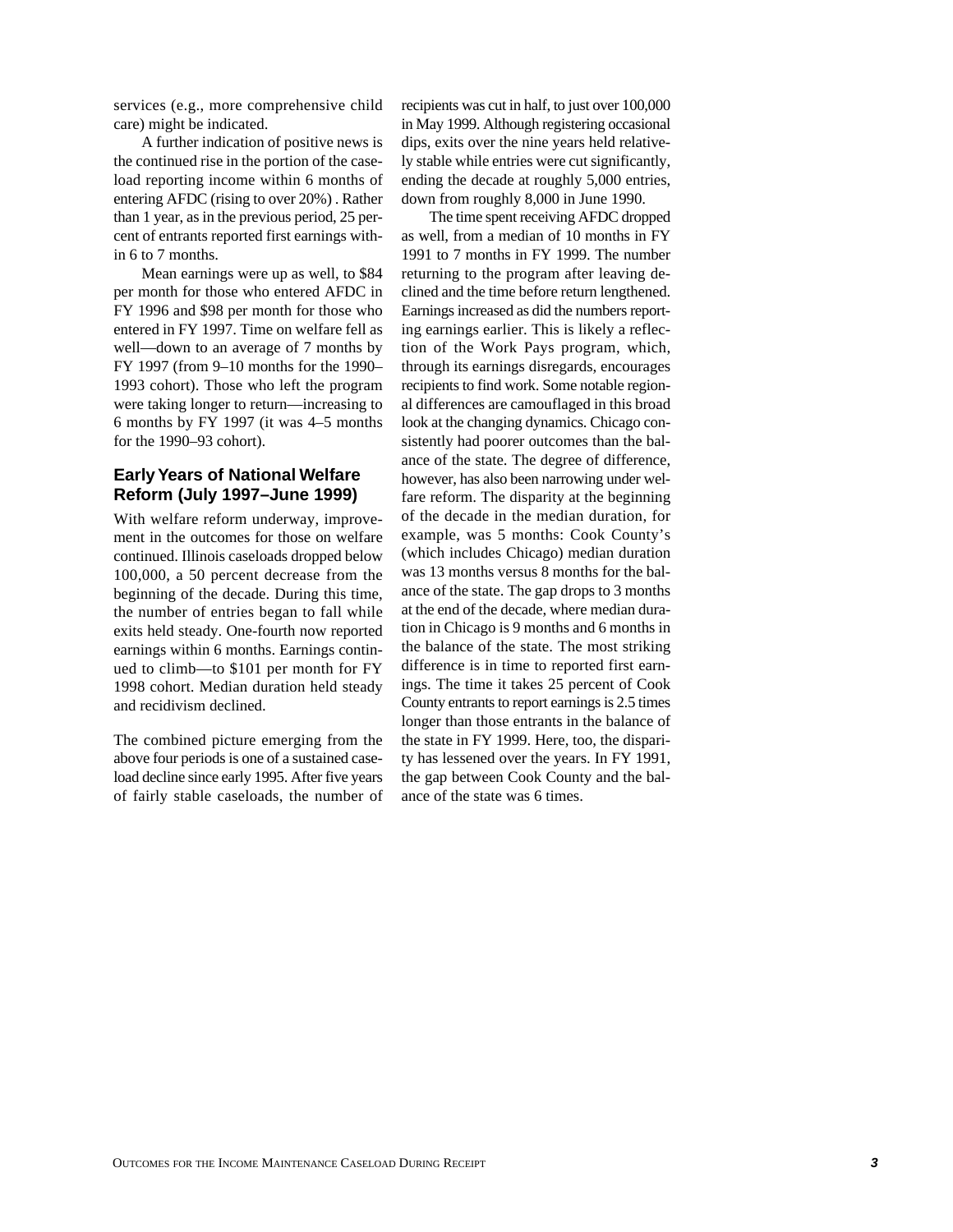## Full Report

## **Introduction**

Prior to 1996, many states had already begun to experiment with welfare programs (mainly cash assistance) and work incentives. In Illinois, a program called Work Pays, implemented in November 1993, allows AFDC recipients who are working to keep a sizable portion of their cash assistance grant. This *income disregard*, in effect, cushions the transition to the workforce by ensuring continued cash assistance. Work Pays further encourages employment by stopping the clock on cash assistance time limits while AFDC recipients are enrolled in Work Pays. As long as AFDC recipients in Illinois work 30 hours a week or are enrolled in a full-time postsecondary degree program, time limits are suspended.

This report focuses on the experiences of Illinois families receiving cash assistance— Aid to Families with Dependent Children (AFDC) before July 1997 and the Temporary Assistance for Needy Families (TANF) grant after that date. We examine the outcomes for families using these programs from 1990 through 1999, a timespan that allows us to describe the effects on families of welfare reform in Illinois. We report on the rise and fall of the caseload, the time to first reported earnings among recipients, changes in average monthly earnings, and the duration of cash assistance provided to families.

We separate our findings into four distinct periods in order to track the effects of different policy and environmental conditions on the caseload dynamics. The first period is the time prior to the implementation of Work Pays, the second is the period during which Work Pays was implemented, the third is the period when federal welfare reform legislation was passed and families and the system began to anticipate implementation of the measures, and the fourth is the time period after reform measures were implemented. Each of these periods shows different patterns in caseload size and changes, the length of time families receive cash assistance, how quickly families report earnings after initial receipt of cash assistance, and the amount of family earnings. Changes in the Illinois economy are tracked with these time periods. We use the seasonally adjusted unemployment rate to characterize the economy over the course of the decade. This statistic is the most relevant for better understanding cash assistance recipients' employment patterns.

It is important to stress the fact that we are not examining the experiences of families as they move from welfare to work *after* their cash assistance has ended. We are, rather, looking at families ' experiences in the workforce while still receiving cash assistance. A future report will address families' outcomes post-cash assistance.

The findings suggest that, with regard to self-sufficiency, employment, and earnings, welfare reform in Illinois has been positive for families receiving cash assistance. Since the mid-1990s, more are leaving the program, fewer are returning once they leave, and while receiving cash assistance, earnings are higher and occurring sooner than in prior years. Some had predicted that as the caseload declined, those remaining would likely be the "harder to serve" populationthose with the fewest job skills and least ready to enter the workforce. This was considered likely to stall the positive trends as these hard-to-serve recipients met with less success in moving into the workforce. As of 1999, this prediction had not come true in Illinois. In fact, as the caseload declined, average earnings continued to improve unabated. This does not mean that that positive trends will not abate in the future, but as of June 1999, trends remained positive. This is likely the combined effect of Work Pays and a robust economy. Without the benefit of continued cash assistance while working, many recipients might have been hesitant or unable to take advantage of the economy, or they would have had less cushion when they entered the workforce. Without this softer transition, it is also possible that families would have returned to cash assistance earlier, which was the case before Work Pays was implemented.

#### **Background**

The country 's major overhaul of its welfare programs in 1996 shifted the focus from providing cash assistance to needy parents to supporting them in their efforts to secure work. The significance of this change cannot be overstated. For over 60 years, poor women with children were entitled to cash assistance under AFDC. That entitlement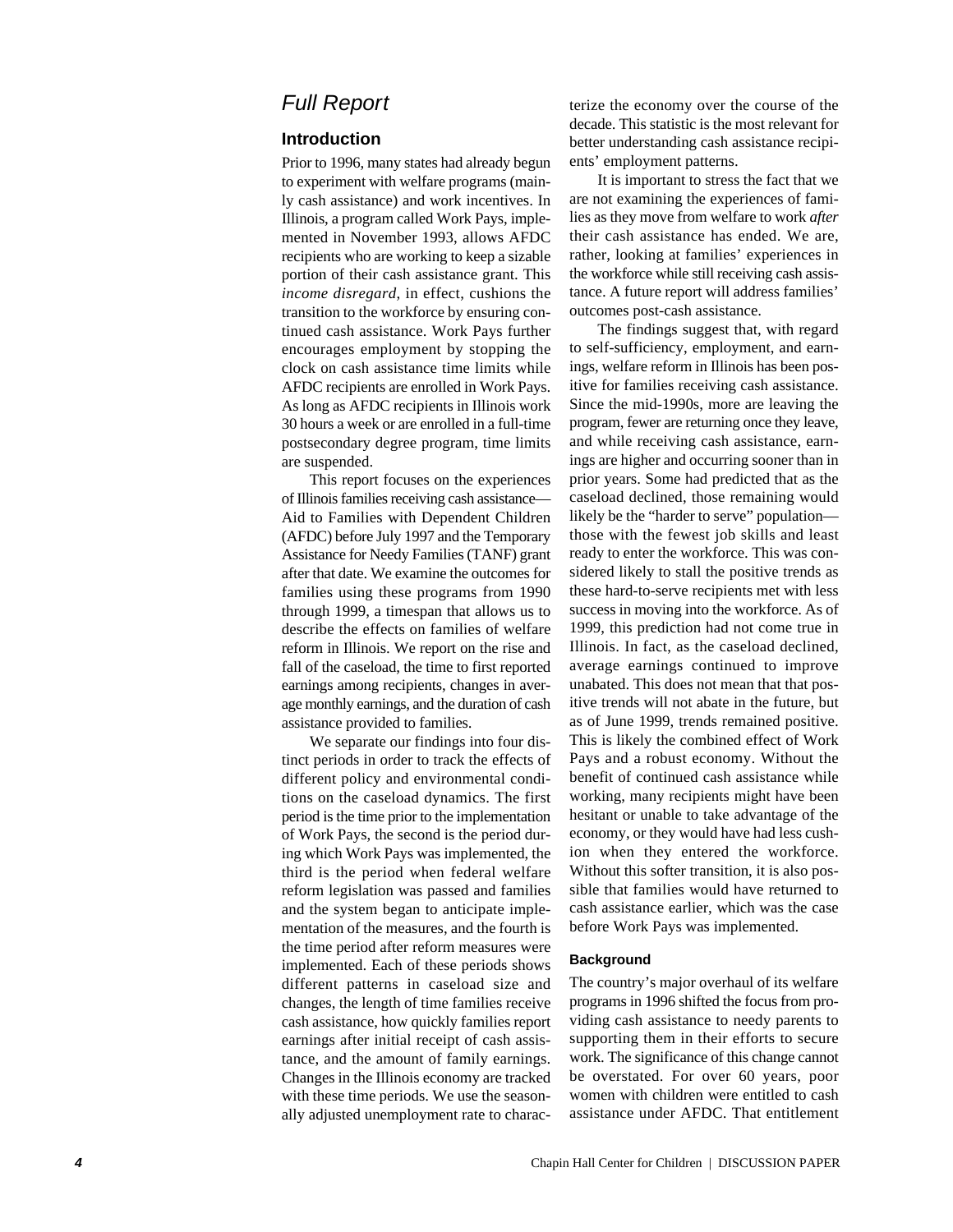has been abolished; today, a mother can receive cash assistance for no more than 5 years over her lifetime. In Illinois, receipt is limited to 2 years for women with no children under 13. The time clock on cash assistance has begun to tick.<sup>1</sup> In addition, states face fiscal penalties if they do not move a steadily increasing proportion of their cash assistance caseloads into the workforce each year.2 Stricter sanctions for noncompliance have been implemented and can entail reduced payments or complete termination of benefits. Recognizing the multiple and varied needs of many families, states have offered several additional welfare-to-work supports, including child care and continued food stamps and Medicaid.

States are allowed to exempt a certain proportion of their caseloads from time limits and work requirements. Although Illinois may exempt 20 percent of its caseload due to hardship, what constitutes hardship has not yet been defined. Families headed by teens in Illinois are also exempt as long as the teen is in school. Mothers with children under 1 year of age are also exempt from work requirements.3 Children can continue to receive benefits after a parent reaches the 60-month time limit—but only if the child moves away from the caretaker (National Clearinghouse for Legal Services, 1997).

The reform in welfare was underway in many states before the PRWORA was signed into law in August 1996 and fully implemented by July 1997. Many states had been granted waivers from the policies under AFDC to experiment with reform. The effectiveness of these new programs was often tested by assigning participants to a control group that remained bound by the old policies and an experimental group that was enrolled in the new programs. Illinois, for example, instituted the Work Pays program as a demonstration in 1993.

Illinois has for many years had a work component attached to welfare receipt, although with lesser consequences than today. One of the earliest was the Comprehensive Employment and Training Act (CETA), implemented in the 1970s. The Work Incentive (WIN) program followed, as did Project Chance, the state's Job Opportunities and Basic Skills (JOBS) program. Few of these programs were evaluated for their effectiveness. The one evaluation performed (of the WIN demonstration program) found that the program did little to increase employment and earnings. Rather, savings were achieved by closing cases—not because grant amounts were lowered owing to earnings (Lewis, George, & Puntenney, 1999). In other words, although these programs cut welfare costs, they seldom improved the living standards of former recipients (Burtless, 1999).

Illinois launched its Work Pays program in November 1993 with the intent of raising the earnings of AFDC recipients as well as providing a cushion during their transition to the workforce. Under Work Pays, recipients who are working are allowed to keep \$2 of every \$3 earned without a commensurate reduction in their TANF checks. This formula, also known as an *income disregard*, applies until recipients reach 3 times the maximum payment level for a given family size. An equally important provision of Work Pays began with the implementation of TANF in 1997; the clock measuring a recipient's progress toward the 5-year lifetime limit stops if recipients work at least 30 hours per week (up from 20 hours as of October 1999).

Another work-based program in Illinois is Work First. Work First reflects the state's firm conviction that actual work experience, rather than education and training, is the best route to self-sufficiency for some clients. Currently, TANF recipients whose children are older than 13 (therefore facing the 24 month time limit) must work at least 80 hours per month.4 Employers pay the worker minimum wage and pay no Social Security taxes or income taxes. The TANF benefit is redirected and paid to the recipients upon completion of the work assignment. Although the program focuses on those facing 24 month time limits, it also applies to those

<sup>&</sup>lt;sup>1</sup> Currently, people who have exhausted their 24-month time limit can continue to receive assistance as long as they participate in Work First or an alternative work program in Illinois.

<sup>&</sup>lt;sup>2</sup> For example, Illinois was required to move 25 percent of its current caseload into the workforce or in work-related activities by 1997, and 50 percent by 2002.

<sup>&</sup>lt;sup>3</sup> Mothers with children under 1 year are not exempt from the 60-month time limit.

<sup>&</sup>lt;sup>4</sup> A client may be required to work up to 160 hours per month if the cash and food stamp benefits support the number of hours.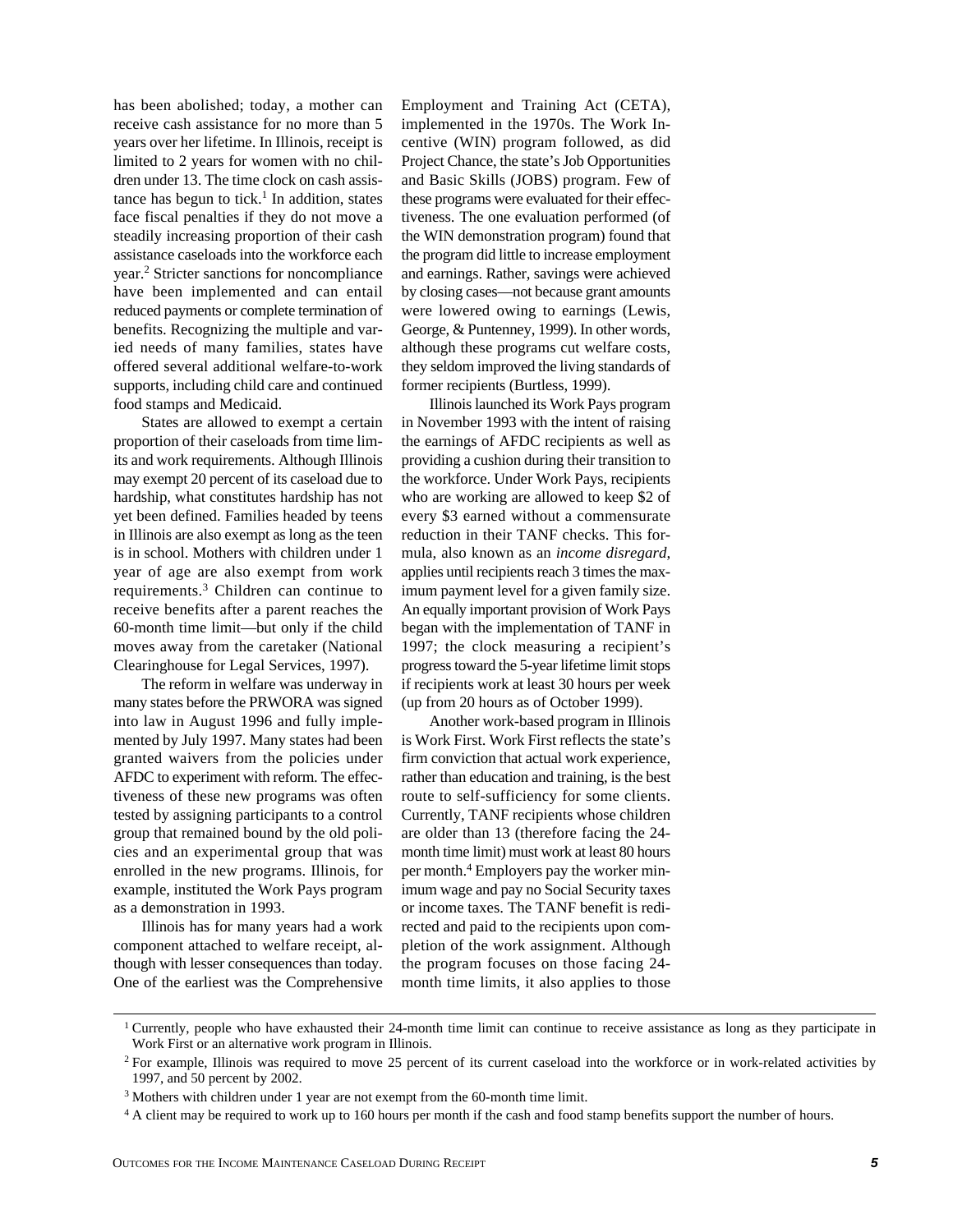who have quit a job or lost a job for reasons beyond their control, or who are determined to be job-ready.

The findings below show the early effects of welfare reform in Illinois. One should keep in mind that because Illinois was experimenting with new programs prior to 1996, parsing what programs are responsible for the observed changes, apart from changes in the job market, is extremely problematic.

#### **Explanation of Study**

For this study, we selected nine cohorts of heads of families ("grantees") that entered cash assistance programs during the 1990s (1991–99). These grantees had not been receiving AFDC or TANF for at least 1 year prior to their entry. We used Chapin Hall's Integrated Database on Children and Family Services in Illinois—a database built from the administrative data of the Illinois human service agencies, which includes data from the late 1970s through the present time. For this study, we used the data from the Client Database of the Department of Human Services, which contains individual-level information on the period of AFDC/TANF receipt, and the timing and amount of earnings. In particular, we describe the experiences of the case grantees in terms of their service receipt and earnings histories.<sup>5</sup> We combined multiple cross-sections of monthly Client Database data into a longitudinal database that begins in 1989 and is updated monthly.

#### **Findings**

We describe the changes that occurred among families receiving cash assistance in Illinois by looking at the four periods of the 1990s that coincide with both policy changes and changes in the characteristics of the caseload.

#### **The Four Periods**

In looking across the entire decade, both at policy and at the caseload itself, four distinct periods emerge. Figure 1 shows the size of the AFDC/TANF caseload and the entries and exits to those programs from January 1990 to June 1999.<sup>6</sup> The first period (pre-Work Pays), dating from January 1990 to June 1993, corresponds with implementation of the Family Support Act in Illinois. During this time, the caseload increased from about 180,000 to 200,000. Entries slightly exceeded exits for most of this period, except for a few months in 1992. Both entries and exits range from 7,000 to 9,000 per month. During this period, the unemployment rate climbed from 6.2 percent in January 1990, to 8.5 percent in December 1991, and fell to 7.1 percent in January 1993 (Figure 2). For the purposes of this study, this period is a baseline against which to compare the changes in the remainder of the decade.

The second period, from July 1993 to June of 1995, corresponds with Work Pays implementation. As Figure 1 shows, the caseload increased slightly, and again, entries slightly exceeded exits for most of this period. Both entries and exits remained between 7,000 and 9,000 per month. Toward the end of this period, exits began to outnumber entries. The Illinois unemployment rate decreased steadily during this period from 7.9 percent in July 1993 to 5.1 percent in June 1995.

During the third period of time, from July of 1995 to June of 1997 (coinciding with welfare reform activity at the national level), the caseload began to decline, falling from 200,000 to 150,000. Although the number of entries remained fairly stable (7,000 to 8,000 per month), the number of exits increased to 10,000 per month in some months, and never fell below 8,000 in any month. Throughout this time period, there was lively national dialogue on "ending welfare as we know it," and in 1996 PRWORA was passed into law. Toward the end of the period, states began to develop and implement new welfare policies of their own. Unemployment in Illinois during the first 18 months of this period was in the low 5-percent range, and during the first 6 months of 1997, it dropped below 5 percent for the first time in the decade.

During the fourth period (during state PRWORA implementation), from July 1997 to June 1999, states implemented their own welfare policies. During this period, caseload entries decreased to below 6,000 per month (in January of 1998), while exits hovered between 8,000 and 10,000 per month (Figure 1). The unemployment rate contin-

<sup>5</sup> The analysis includes only cases with adult grantees and thus excludes child-only cases.

<sup>6</sup> Figure 1 presents data on the total entries and exits during the period (not the "first-time" entries or exits as subsequent tables show) to examine the total caseload trends.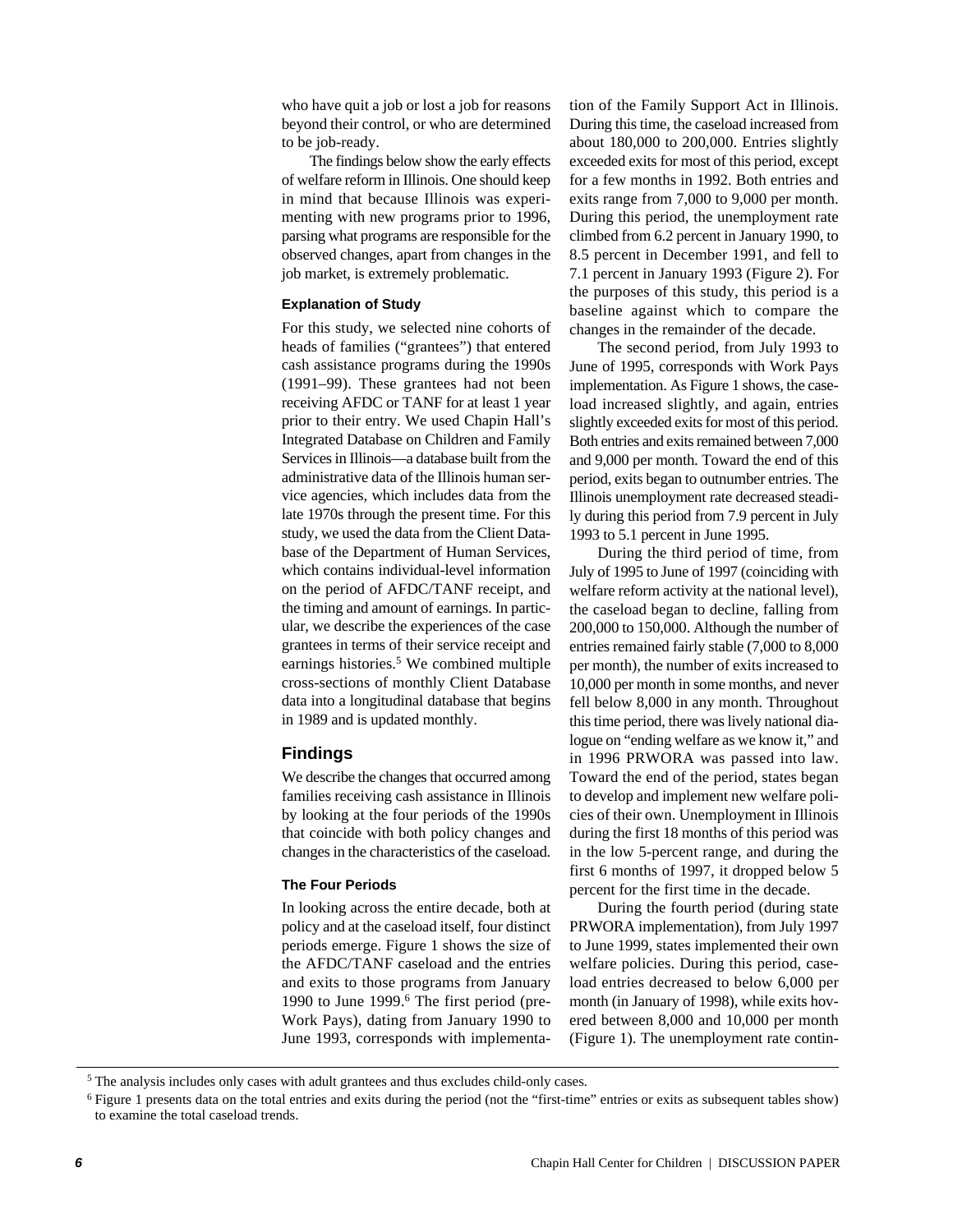

ued to drop over this period to a low of 3.8 percent in March 1999, but increased to over 4.5 percent at the end of the period.

In summary, prior to July of 1995, entries and exits were between 7,000 and 9,000 per month, while the caseload steadily increased. From July 1995 to June 1997, entries remained at that level as exits shot up to nearly 10,000 per month. In the fourth period, entries per month dropped, and exits, after a short decline, jumped back up to between 9,000 and 10,000 per month at the end of the period. The decreases in the unemployment rates seemed related to decreases in the size of the caseload, through increases in the number of exits.

In the sections that follow, we look at the families that enter and exit the AFDC/ TANF caseload during each of the four periods. We describe their length of AFDC or TANF receipt, the likelihood of returning when they exit, their average monthly earnings while receiving cash assistance, how quickly after they begin receiving cash assistance these families report earnings, and the amount of those earnings.

#### January 1990 to June 1993 (FY 1991–1993 entry cohorts)

During this period, there was a small, but relatively constant growth in the AFDC caseload, from 180,000 to about 200,000 (Figure 1). This was a period of high unemployment in Illinois (Figure 2).

For those who entered AFDC before June 1992, the number of participants working and the duration of program receipt were relatively constant. Approximately 14 percent of the recipients who entered during the first part of the period reported first earnings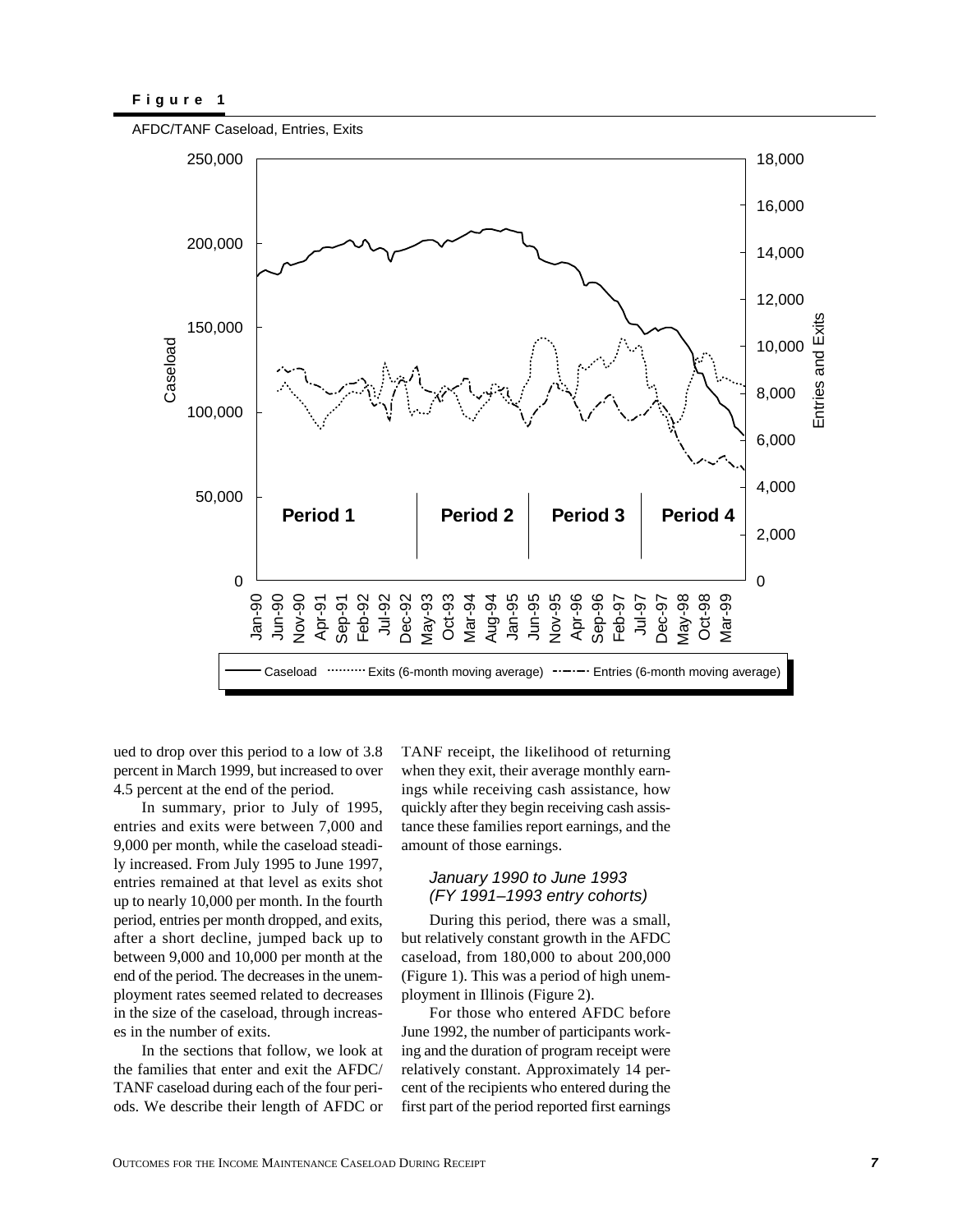Illinois Unemployment Rate



within 6 months. The time it took 25 percent of the entrants to report first earnings was about 2 years (see K-M estimates in Table 1).7 Time to first reported earnings decreased slightly among the group that entered at the end of this period (1993). There was also a modest increase in mean earnings, from \$47 per month among the earlier entry cohorts to \$55 per month for the later entry cohort (Table 2). (The changes in mean earnings over this period are not statistically significant because of the wide range of earnings that grantees have. However, the direction of the changes for the cohorts is certainly substantively significant.)

The median duration of cash assistance receipt (the point in time by which one-half of the grantees have exited the program) during this period was between 9 and 10 months (Table 3). It took 4–5 months for 25 percent of the exiters to return to AFDC (Table 4).8

## July 1993 to June 1995 (FY 1994–1995 entry cohorts)

From mid-1993 to mid-1995, the AFDC caseload grew steadily, from 200,000 to about 210,000 (Figure 1). The economy began to improve during this period and the unemployment rate dropped (Figure 2).

Participants entering during this period show steady improvement in work and duration of program receipt. Fifteen percent of the 1994 cohort and 17 percent of the 1995 cohort reported earnings within 6 months, compared with less than 14 percent in the previous period (Table 1). The time it took 25 percent of the recipients to report first earnings decreased by almost one-half compared to the previous period. It took 12 months and 10 months for 25 percent of entrants to report first earnings in 1994 and 1995, respectively (Table 1). Mean earnings increased as well, from a range of \$47 to \$55 per month in the previous period (1991– 1993) to \$70 and \$78 per month for the 1994 and 1995 cohorts, respectively (Table 2).

The median duration of cash assistance receipt during this period was 11 months for the 1994 cohort (the highest of all cohorts) and 9 months for the 1995 cohort (Table 3). However, the exit rate of the 1994 cohort increased during its second year of receiving AFDC (when the 1994 cohort is participating in 1995). Among the families that leave cash assistance, it takes 5 months for 25 percent of the exiters to return to AFDC, an improvement over 1992 and 1993 cohorts, for whom it took 4 months (Table 4). Dura-

<sup>7</sup> We use the Kaplan-Meier method to calculate the quartile and median durations throughout the study.

<sup>&</sup>lt;sup>8</sup> We use the statistic of 25 percent returning because 50 percent of the 1995-1999 exit cohorts have not returned by the end of the study period. Therefore, we use the quartile that allows us to compare all exit cohorts.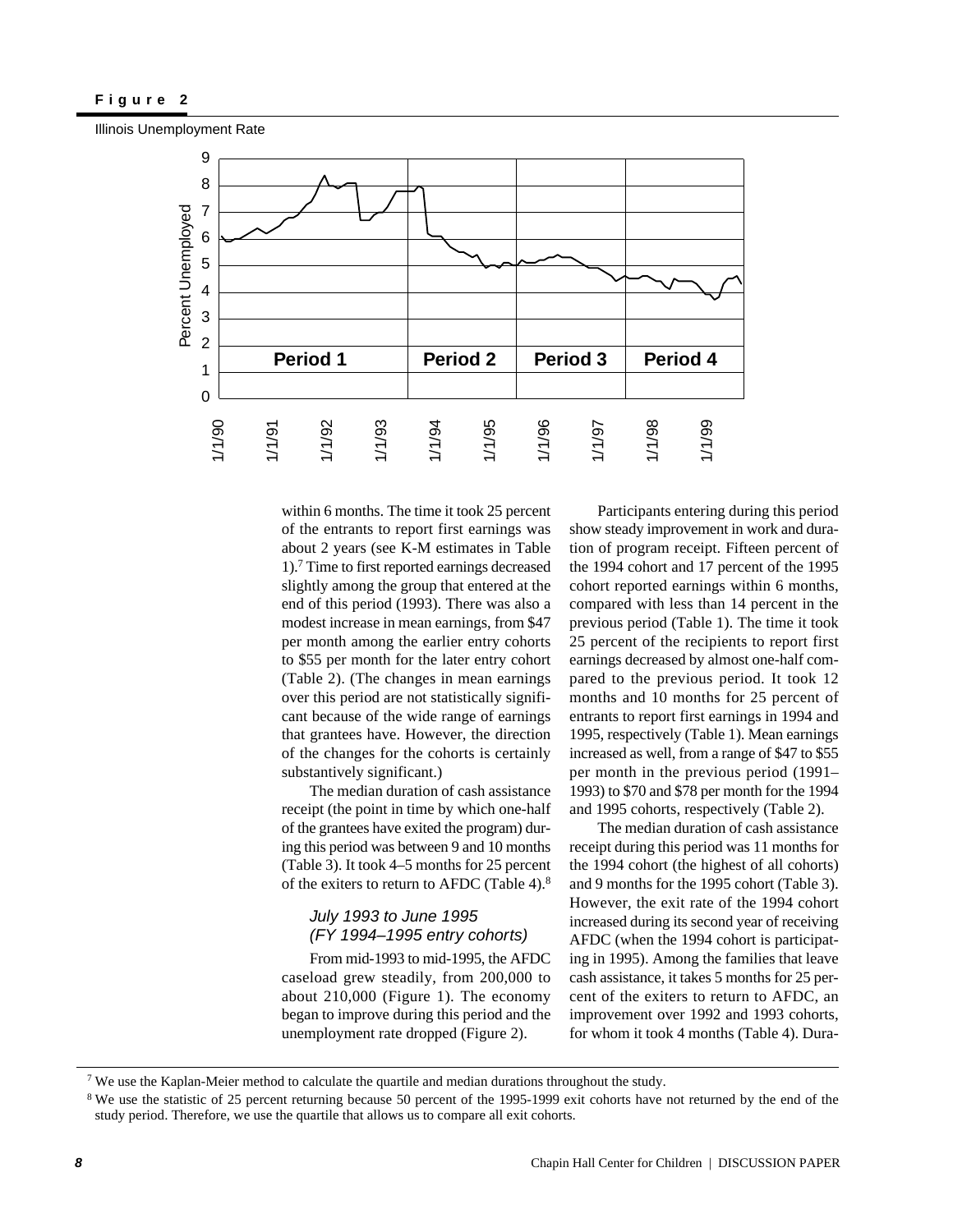|  |  | able |  |  |  |
|--|--|------|--|--|--|
|--|--|------|--|--|--|

| Entry         | <b>AFDC/TANF</b> |              |        |           | <b>Earnings Within</b> |           |         |               | <b>K-M 1st Quartile</b>     |
|---------------|------------------|--------------|--------|-----------|------------------------|-----------|---------|---------------|-----------------------------|
| <b>Cohort</b> | <b>Entries</b>   | $< 6$ months | 1 year | 1.5 years | 2 years                | 2.5 years | 3 years | $3$ years $+$ | <b>Duration</b><br>(months) |
| Illinois      |                  |              |        |           |                        |           |         |               |                             |
| FY 1991       | 64.900           | 13.9%        | 16.3%  | 17.9%     | 18.9%                  | 19.7%     | 20.5%   | 25.7%         | 23                          |
| FY 1992       | 60,056           | 13.2%        | 15.5%  | 17.2%     | 18.5%                  | 19.7%     | 20.8%   | 25.6%         | 21                          |
| FY 1993       | 60.154           | 13.7%        | 17.1%  | 19.7%     | 21.7%                  | 23.2%     | 24.6%   | 28.9%         | 17                          |
| FY 1994       | 62,160           | 15.3%        | 20.3%  | 23.7%     | 26.1%                  | 27.8%     | 29.1%   | 32.2%         | 12                          |
| FY 1995       | 56.764           | 17.2%        | 22.9%  | 26.2%     | 28.5%                  | 29.8%     | 30.9%   | 32.6%         | 10                          |
| FY 1996       | 47,740           | 20.1%        | 26.2%  | 29.2%     | 31.2%                  | 32.4%     | 33.5%   | 34.0%         | 7                           |
| FY 1997       | 43.530           | 22.9%        | 29.3%  | 32.7%     | 34.9%                  | 35.8%     | 35.9%   |               | 6                           |
| FY 1998       | 42,077           | 24.4%        | 32.1%  | 34.9%     | 35.4%                  |           |         |               | 5                           |
| FY 1999       | 24,061           | 24.4%        | 26.4%  |           |                        |           |         |               | 4                           |

Duration to First Earnings (initial spells)

Note: Shaded area represents partially censored observations, meaning that all of the entries had not yet reached the associated time point.

tion of receipt also decreased with longer spans before former recipients returned to the program, and earnings were higher and were reported earlier.

#### July 1995 to June 1997 (FY 1996–1997 entry cohorts)

Low unemployment and a large decrease in the caseloads, from 210,000 to below 150,000 (Figures 1 and 2) continued during the third time period. The most significant caseload dynamic in this interval was the increasing number of exits per month.

There was small but steady improvement in the indicators of work and duration of receipt of cash assistance. Over 20 percent of grantees reported earnings within 6 months for the 1996 and 1997 cohorts, up from 17 percent in the 1995 cohort (Table 1). The time to reported earnings also improved. Rather than 1 year, as in the previous period, 25 percent of entrants reported first earnings within 6 to 7 months. There was an accompanying increase in mean earnings. The 1994 and 1995 cohorts had mean earnings of \$70 and \$78 per month, respectively, while the 1996 and 1997 cohorts had mean earnings of \$84 and \$98 dollars per month (Table 2).

The median duration of cash assistance receipt during this period was 8 months for the 1996 cohort and 7 months for the 1997 cohort, a low for the decade (Table 3). It took 5 months for 25 percent of the 1996 cohort exiters to return to the program, and 6 months for the 1997 cohort (Table 4). Six months is

the high mark for the decade; in other words, recipients are taking longer to return to cash assistance after they have exited. During this period, we saw increasingly shorter duration of receipt, longer spans before reentry, earlier reported earnings, and higher first earnings than in the previous period.

#### July 1997 to June 1999 (FY 1998–1999 entry cohorts)

The strong economy continued during this post-welfare reform initiation period (Figure 2), and large decreases in the caseload continued, dropping from 150,000 cases to below 100,000 cases (Figure 1). Although the major change in the caseload dynamic was the decrease in the number of entries per month, the number of exits was only slightly less than during the previous period.

#### **Table 2**

|  | Average Monthly Earnings (initial spells) |  |  |
|--|-------------------------------------------|--|--|
|  |                                           |  |  |

| Entry<br>Cohort | <b>AFDC/TANF</b><br><b>Entries</b> | Mean<br><b>Earnings</b> | <b>Standard</b><br><b>Deviation</b> |
|-----------------|------------------------------------|-------------------------|-------------------------------------|
| FY 1991         | 64,900                             | \$47                    | 132                                 |
| FY 1992         | 60,056                             | \$47                    | 134                                 |
| FY 1993         | 60,154                             | \$55                    | 141                                 |
| FY 1994         | 62,160                             | \$70                    | 161                                 |
| FY 1995         | 56,764                             | \$78                    | 173                                 |
| FY 1996         | 47.740                             | \$84                    | 176                                 |
| FY 1997         | 43.530                             | \$98                    | 191                                 |
| FY 1998         | 42,077                             | \$101                   | 195                                 |
| FY 1999         | 24.061                             | \$96                    | 211                                 |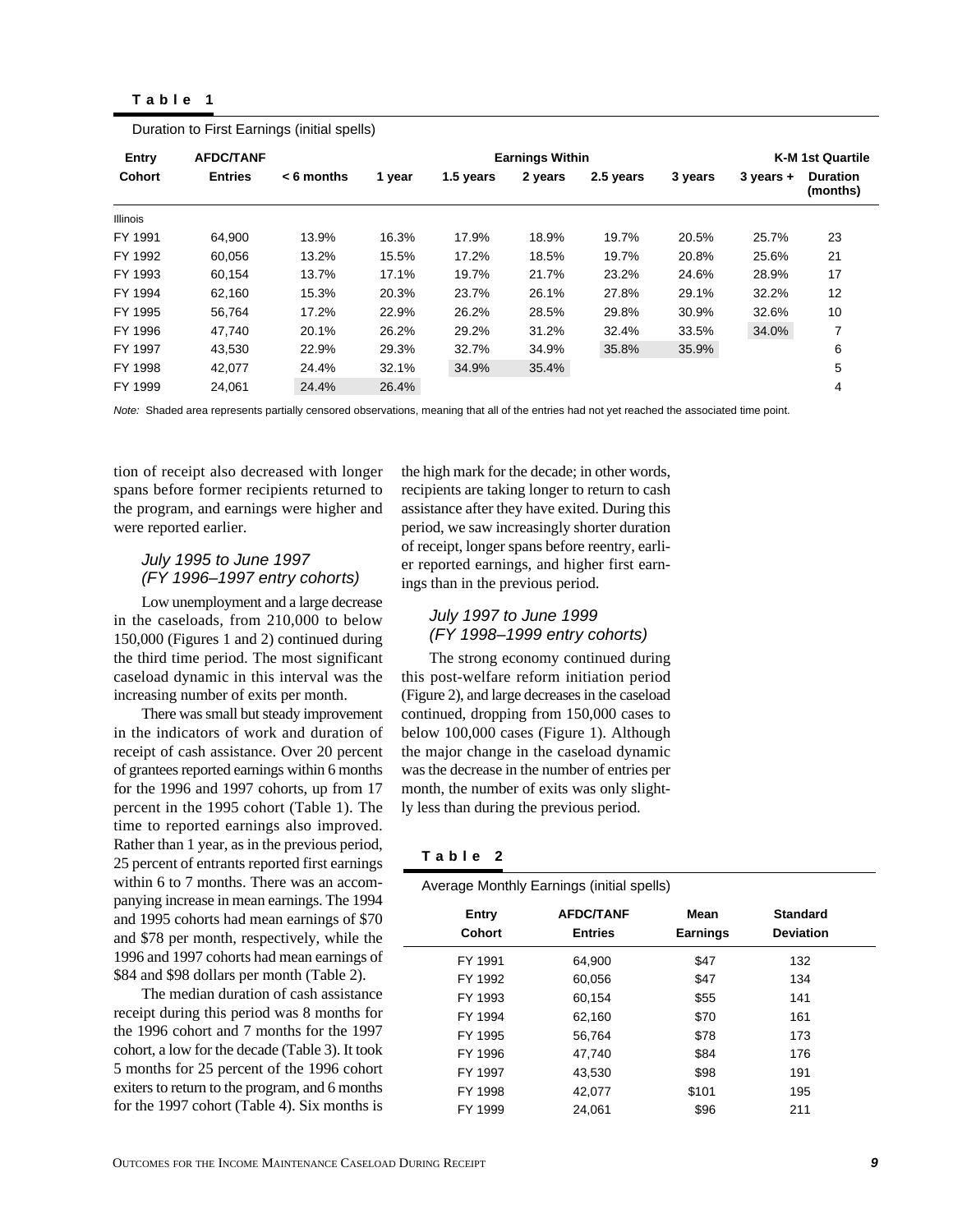#### **Table 3**

AFDC/TANF Exits

|               | ALUVIANI LAID    |          |        |           |                     |           |         |               |                             |
|---------------|------------------|----------|--------|-----------|---------------------|-----------|---------|---------------|-----------------------------|
| Entry         | <b>AFDC/TANF</b> |          |        |           | <b>Exits Within</b> |           |         |               | K-M Median                  |
| <b>Cohort</b> | <b>Entries</b>   | 6 months | 1 year | 1.5 years | 2 years             | 2.5 years | 3 years | $3$ years $+$ | <b>Duration</b><br>(months) |
| IL TOTAL      |                  |          |        |           |                     |           |         |               |                             |
| FY 1991       | 64,900           | 37.6%    | 56.2%  | 66.5%     | 73.2%               | 78.0%     | 81.5%   | 98.4%         | 10                          |
| FY 1992       | 60.056           | 41.8%    | 59.8%  | 69.0%     | 75.0%               | 79.2%     | 82.7%   | 98.2%         | 9                           |
| FY 1993       | 60.154           | 37.1%    | 55.0%  | 64.7%     | 72.3%               | 78.2%     | 82.6%   | 97.6%         | 10                          |
| FY 1994       | 62.160           | 34.4%    | 54.0%  | 66.7%     | 75.2%               | 80.7%     | 85.4%   | 97.2%         | 11                          |
| FY 1995       | 56.764           | 38.9%    | 60.4%  | 71.5%     | 79.7%               | 85.4%     | 89.1%   | 96.7%         | 9                           |
| FY 1996       | 47.740           | 42.4%    | 65.4%  | 77.1%     | 83.8%               | 88.8%     | 92.6%   | 95.6%         | 8                           |
| FY 1997       | 43.530           | 46.8%    | 68.0%  | 79.9%     | 88.7%               | 93.2%     | 94.4%   |               |                             |
| FY 1998       | 42,077           | 44.1%    | 70.2%  | 82.2%     | 85.3%               |           |         |               | 8                           |
| FY 1999       | 24.061           | 44.2%    | 53.9%  |           |                     |           |         |               |                             |

Note: Shaded area represents partially censored observations, meaning that all of the entries had not yet reached the associated time point.

#### **Table 4**

|               | <b>AFDC/TANF Returns</b> |          |        |           |                       |           |         |               |                             |
|---------------|--------------------------|----------|--------|-----------|-----------------------|-----------|---------|---------------|-----------------------------|
| Exit          | <b>AFDC/TANF</b>         |          |        |           | <b>Returns Within</b> |           |         |               | <b>K-M 1st Quartile</b>     |
| <b>Cohort</b> | <b>Exits</b>             | 6 months | 1 year | 1.5 years | 2 years               | 2.5 years | 3 years | $3$ years $+$ | <b>Duration</b><br>(months) |
| IL TOTAL      |                          |          |        |           |                       |           |         |               |                             |
| FY 1991       | 88.409                   | 29.8%    | 39.5%  | 44.2%     | 47.6%                 | 50.0%     | 51.9%   | 57.9%         | 5                           |
| FY 1992       | 99,401                   | 31.2%    | 40.6%  | 45.4%     | 48.8%                 | 51.1%     | 52.8%   | 57.3%         | 4                           |
| FY 1993       | 95,820                   | 30.2%    | 39.4%  | 44.1%     | 47.3%                 | 49.3%     | 50.8%   | 54.4%         | 4                           |
| FY 1994       | 91,931                   | 28.9%    | 37.1%  | 41.5%     | 44.3%                 | 46.3%     | 47.7%   | 50.3%         | 5                           |
| FY 1995       | 108.124                  | 28.0%    | 36.3%  | 40.8%     | 43.5%                 | 45.3%     | 46.5%   | 47.6%         | 5                           |
| FY 1996       | 106.192                  | 28.8%    | 36.3%  | 40.2%     | 42.6%                 | 43.8%     | 44.4%   | 44.5%         | 5                           |
| FY 1997       | 118,542                  | 26.0%    | 33.1%  | 35.9%     | 37.0%                 | 37.3%     | 37.3%   |               | 6                           |
| FY 1998       | 95.557                   | 16.3%    | 19.6%  | 20.1%     | 20.1%                 |           |         |               |                             |
| FY 1999       | 99,419                   | 8.0%     | 8.2%   |           |                       |           |         |               |                             |

Note: Shaded area represents partially censored observations, meaning that all of the entries had not yet reached the associated time point.

Improvement in the indicators of work and duration of program receipt continued. Among the 1998 and 1999 cohorts, the percentage of grantees who report earnings within 6 months jumped to nearly 25 percent, up from 20 percent for the 1996 cohort (Table 1). Another improvement was the time it took 25 percent of the 1998 entrants to have reported earnings—5 months, and 4 months for the 1999 cohort. The mean earnings continued to increase from \$98 in 1997 to \$101 in 1998 (Table 2), but dropped to \$96 in 1999.9

The median duration of receipt of cash assistance, however, is up slightly for the 1998 cohort, increasing to 8 months from 7 months in 1997 (Table 3). It quickly dropped to 7 months again for the 1999 cohort. Because we have not yet seen one-fourth of exiters return among the 1999 cohort, it is too early to tell definitively whether fewer exiters are returning to the program. However, fewer families among the 1998 cohort returned to cash assistance in 6 months or 1 year than have any of the previous cohorts, which is quite promising (Table 4).

<sup>9</sup> This drop in 1999 is primarily due to the short follow-up period of the 1999 entry cohort.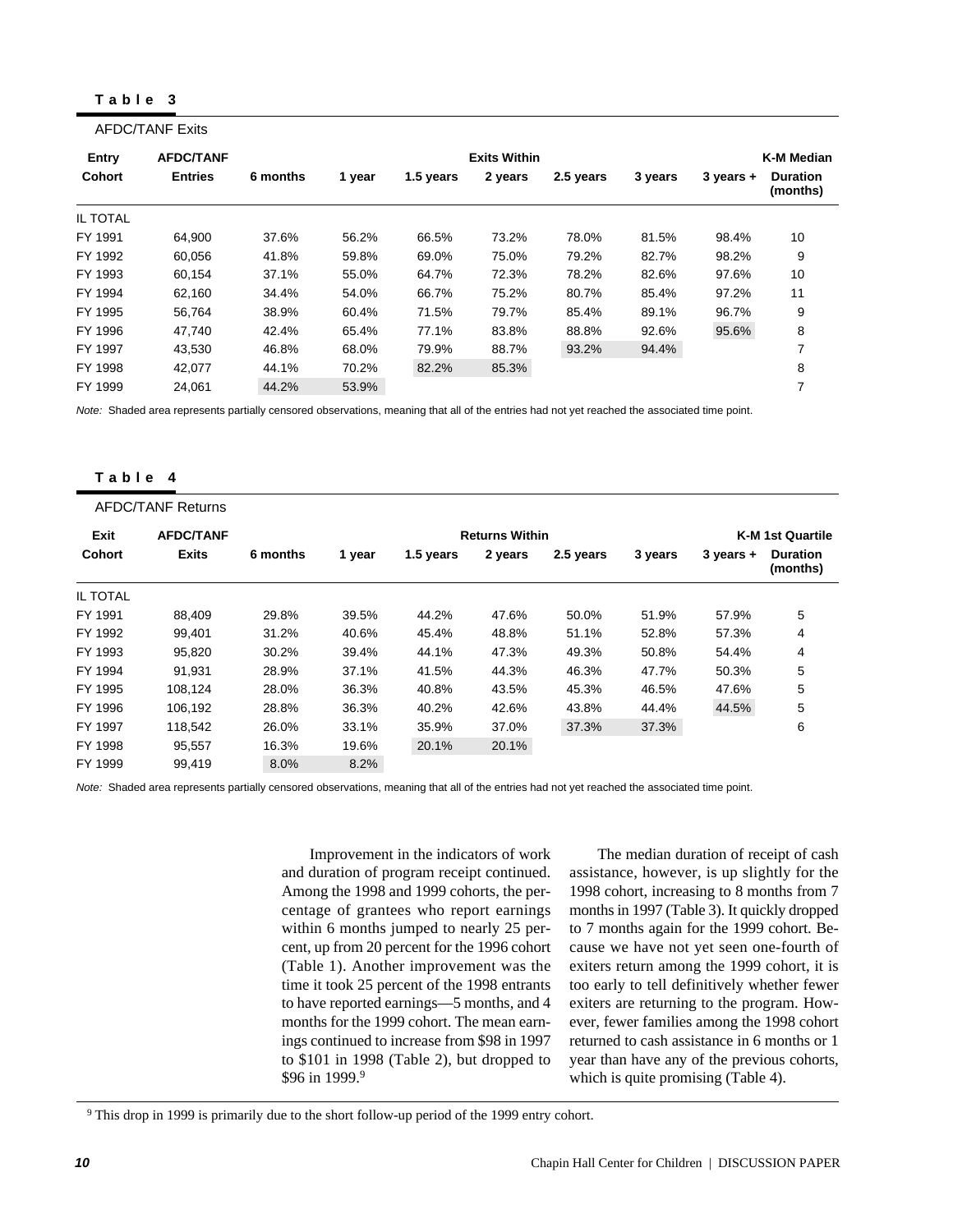#### **Regional Differences**

In Illinois, comparing Cook County statistics (which include Chicago) with the balance of the state is critical to understanding who is most affected by changes in welfare policy, practice, and the economy.

The disparity in the median duration of program receipt between the two regions was 5 months at the beginning of the decade (with a median duration of 13 months for Cook County versus 8 for the balance of the state according to Table 5). It dropped to 3 months (9 months compared to 6 months for Cook County and the balance of the state, respectively) at the end of the decade. The percentage decrease was slightly greater in Cook County (31 percent compared to 25 percent for the balance of the state).

The time until return to cash assistance after an exit was shorter in Cook County than in the balance of the state, although the trends were not as dramatic as for the duration statistics. Cook County increased from 4 months to 6 months, while the balance of the state increased from 6 to 7 months (Table 6).

The time required for a family to have earnings has fallen dramatically across Illinois during the study period. The time it takes 25 percent of the recipients to report earnings decreased from 23 months for the 1991 entry cohorts to 4 months for the 1999 entry cohort. Although there is still considerable disparity between regions in the state (5 months for Cook County and 2 months for the balance of the state for the 1999 entry cohort), the gap between the regions has lessened over time. For the 1991 entry cohorts, the time it took 25 percent of Cook County entrants to report earnings is 6 times longer than for those entrants in the balance of the state. In 1999, the gap closed to 2.5 times; it took about 5 months in Cook County and 2 months in the balance of the state to have 25 percent of the entrants report first earnings (Table 7).

## **Summary of Findings**

The combined picture emerging from the four periods of this study shows a sustained caseload decline since early 1995. After 5 years of fairly steady caseloads, the number

|  |  | Table |  |  | 5 |
|--|--|-------|--|--|---|
|--|--|-------|--|--|---|

**Table 6**

| <b>AFDC/TANF Exits</b>  |                  |                             | <b>AFDC/TANF Returns</b> |                  |                             |
|-------------------------|------------------|-----------------------------|--------------------------|------------------|-----------------------------|
| Entry                   | <b>AFDC/TANF</b> | <b>K-M Median</b>           | Exit                     | <b>AFDC/TANF</b> | <b>K-M 1st Quartile</b>     |
| <b>Cohort</b>           | <b>Entries</b>   | <b>Duration</b><br>(months) | <b>Cohort</b>            | <b>Exits</b>     | <b>Duration</b><br>(months) |
| <b>Cook County</b>      |                  |                             | <b>Cook County</b>       |                  |                             |
| FY 1991                 | 32,559           | 13                          | FY 1991                  | 46,512           | 4                           |
| FY 1992                 | 29,914           | 11                          | FY 1992                  | 52,125           | 4                           |
| FY 1993                 | 30,663           | 13                          | FY 1993                  | 49,209           | 4                           |
| FY 1994                 | 32,681           | 13                          | FY 1994                  | 48,874           | 4                           |
| FY 1995                 | 29,040           | 10                          | FY 1995                  | 60,405           | 5                           |
| FY 1996                 | 24,066           | 10                          | FY 1996                  | 57,350           | 4                           |
| FY 1997                 | 22,461           | 9                           | FY 1997                  | 65,964           | 6                           |
| FY 1998                 | 21,525           | 9                           | FY 1998                  | 51,697           |                             |
| FY 1999                 | 15,042           | 9                           | FY 1999                  | 63,836           |                             |
| <b>Balance of State</b> |                  |                             | <b>Balance of State</b>  |                  |                             |
| FY 1991                 | 32,341           | 8                           | FY 1991                  | 41,897           | 6                           |
| FY 1992                 | 30,142           | 7                           | FY 1992                  | 47,276           | 6                           |
| FY 1993                 | 29,491           | 8                           | FY 1993                  | 46,611           | 5                           |
| FY 1994                 | 29,479           | 9                           | FY 1994                  | 43,057           | 7                           |
| FY 1995                 | 27,724           | 8                           | FY 1995                  | 47,719           | 7                           |
| FY 1996                 | 23,674           | 7                           | FY 1996                  | 48,842           | 6                           |
| FY 1997                 | 22,069           | 6                           | FY 1997                  | 52,578           | 7                           |
| FY 1998                 | 20,551           | 6                           | FY 1998                  | 43,858           |                             |
| FY 1999                 | 9,013            | 6                           | FY 1999                  | 35,511           |                             |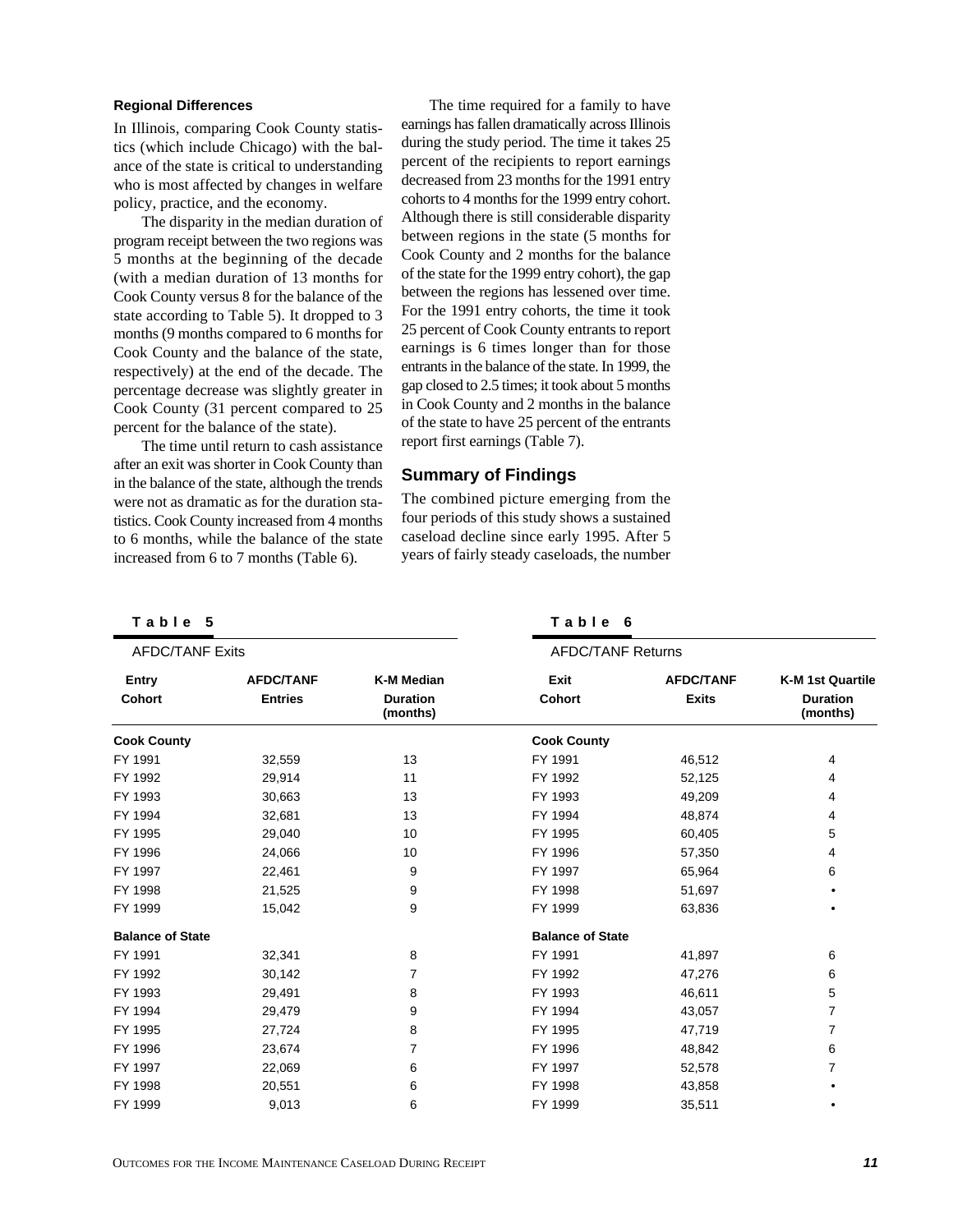| Duration to First Earnings (initial spells) |                  |                          |  |  |  |  |  |
|---------------------------------------------|------------------|--------------------------|--|--|--|--|--|
| Entry                                       | <b>AFDC/TANF</b> | <b>K-M 1st Quartile</b>  |  |  |  |  |  |
| <b>Cohort</b>                               | <b>Entries</b>   | <b>Duration (months)</b> |  |  |  |  |  |
| <b>Cook County</b>                          |                  |                          |  |  |  |  |  |
| FY 1991                                     | 32,559           | 48                       |  |  |  |  |  |
| FY 1992                                     | 29,914           | 39                       |  |  |  |  |  |
| FY 1993                                     | 30,663           | 30                       |  |  |  |  |  |
| FY 1994                                     | 32,681           | 21                       |  |  |  |  |  |
| FY 1995                                     | 29,040           | 17                       |  |  |  |  |  |
| FY 1996                                     | 24,066           | 13                       |  |  |  |  |  |
| FY 1997                                     | 22,461           | 10                       |  |  |  |  |  |
| FY 1998                                     | 21,525           | 9                        |  |  |  |  |  |
| FY 1999                                     | 15,042           | 5                        |  |  |  |  |  |
| <b>Balance of State</b>                     |                  |                          |  |  |  |  |  |
| FY 1991                                     | 32,341           | 8                        |  |  |  |  |  |
| FY 1992                                     | 30,142           | 9                        |  |  |  |  |  |
| FY 1993                                     | 29,491           | $\overline{7}$           |  |  |  |  |  |
| FY 1994                                     | 29,479           | 6                        |  |  |  |  |  |
| FY 1995                                     | 27,724           | 5                        |  |  |  |  |  |
| FY 1996                                     | 23,674           | 3                        |  |  |  |  |  |
| FY 1997                                     | 22,069           | 3                        |  |  |  |  |  |
| FY 1998                                     | 20,551           | 3                        |  |  |  |  |  |
| FY 1999                                     | 9,013            | $\overline{2}$           |  |  |  |  |  |

of recipients decreased by half, to just over 100,000 in May 1999 (Figure 1). Over the span of nearly 9 fiscal years (June 1990 to March 1999), the numbers exiting have held steady, although with greater fluctuation since the mid-1990s. Entries, in contrast, have dropped off significantly since late 1997, ending the decade at roughly 5,000 entries in March 1999, down from roughly 8,000 in June 1990.

The time spent receiving TANF has dropped as well (Table 3). In 1991, for example, one-half of first-time recipients left the program within 10 months. By 1999, onehalf had left the program in 7 months. These findings vary from prior studies examining duration of welfare receipt among a national sample, where median duration in the late 1980s was approximately 2 years. In other words, most TANF recipients leave the program relatively quickly.

Many of those who leave TANF eventually return to the program, although those numbers have been dropping as well (Table 4). The span of time before return is also lengthening. Whereas 52 percent of those who left the program in 1991 returned within 3 years, 44 percent of those exiting in 1996 (the last year of data for this cohort) returned to TANF. The number of those returning within 6 months of leaving has been cut nearly in half between 1991 and 1998 (Table 4). This could reflect a robust economy and the effects of the Work Pays program. Both might deter future return to cash assistance if economic stability is secured prior to leaving cash assistance.

Over the decade, earnings for TANF recipients have increased, while the time from entry into the program to first reported earnings has decreased. Across Illinois in 1991, 14 percent reported earnings (while still receiving AFDC/TANF) within 6 months of entering the program and 19 percent reported earnings within 2 years (Table 1). By 1997, 23 percent reported earnings within 6 months and 35 percent reported earnings within 2 years. The largest percentage increases were registered between 1993 and 1996.

Another indication of increased earnings is the rising mean earnings. In 1994, the average earnings was about \$70. By 1999, that figure had risen to \$96 per month. What we cannot decipher from our data is whether this increase in monthly earnings is due to more hours working or higher wages.

#### **Discussion**

Although the cash assistance caseload has decreased in size dramatically since the mid-1990s, the last two periods of the decade (July 1995–June 1999) show very different patterns. Between July 1995 and June 1997 (our third period), there was an increase in exits, while in the fourth period (July 1997– June 1999), there was a decrease in entries. One would expect that the entries during this period are the most needy and least employable. However, even with the decrease in entries, we still see improvement in the earnings indicators. It is clear that families that may have applied for or received cash assistance in the past are not applying for assistance during this fourth period. The very low unemployment rate suggests that these families may be finding employment that makes them ineligible. However, we cannot rule out the possibility that, given the time limits of the new welfare legislation, families are delaying applying for cash assistance. At this point in time, it is impossible to describe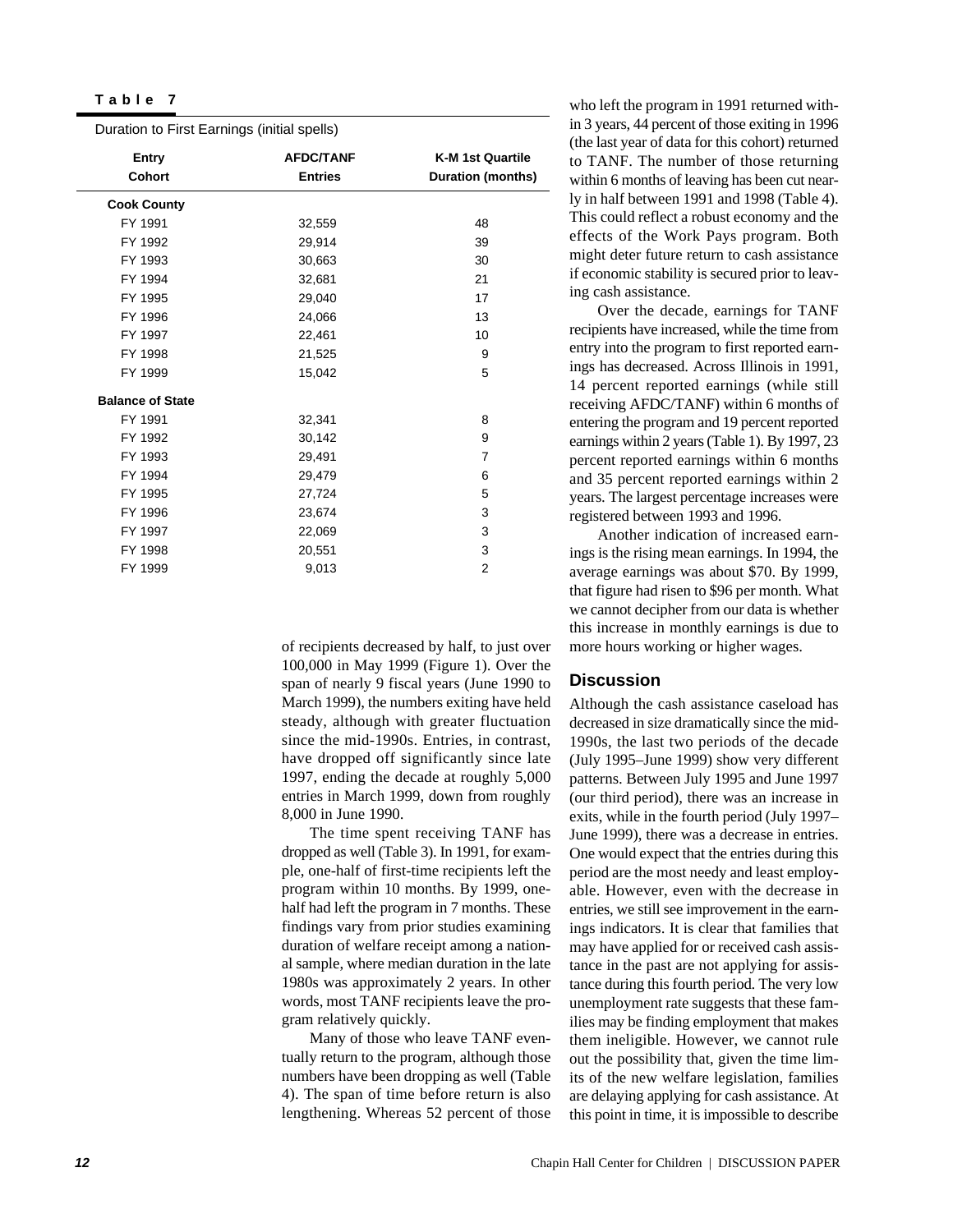how much informal diversion is occurring. (Illinois has no formal diversion policy.) That research is yet to be done.

Illinois Department of Human Services officials also reported closer scrutiny of the reported earnings of families who have applied for cash assistance since 1995, both through computer matching of wage reporting data with cash assistance applications and through direct investigation of families' sources of income. This may be another explanation for decreased entries.

The emphasis on self-sufficiency through work is evident in Illinois's Work First philosophy (which encourages direct work experience over further education and training) and may be one reason for the shrinking time to reported earnings. The fiscal incentive to work inherent in Work Pays is also a likely influence. Without the fear of losing TANF benefits, more recipients may be more willing to report earnings.

## **Conclusion**

Several current studies consider what happens to families when they leave TANF. As a counterpoint, we have considered experiences while receiving assistance. The four periods of the decade that we describe each have their own welfare policy regime (including both actual and perceived changes), which—combined with economic conditions—create changes in the size and character of the cash assistance caseload. The robust economy in Illinois most likely has played a role in the declining caseload. As the caseload falls, one might expect those remaining to be least equipped to enter the workforce—as revealed in a flattening curve among exits and earnings as time passes. (Those best equipped to join the workforce leave first, as reflected in the early and dramatic drop in caseload and increase in earnings.) In actuality, however, we have not seen a flattening curve in Illinois in either exits from TANF or in earnings. This would suggest that welfare reform in Illinois through June of 1999 facilitated recipients taking advantage of the strong economy without experiencing the abrupt transition that can accompany a first job or beginning a job after a period of unemployment.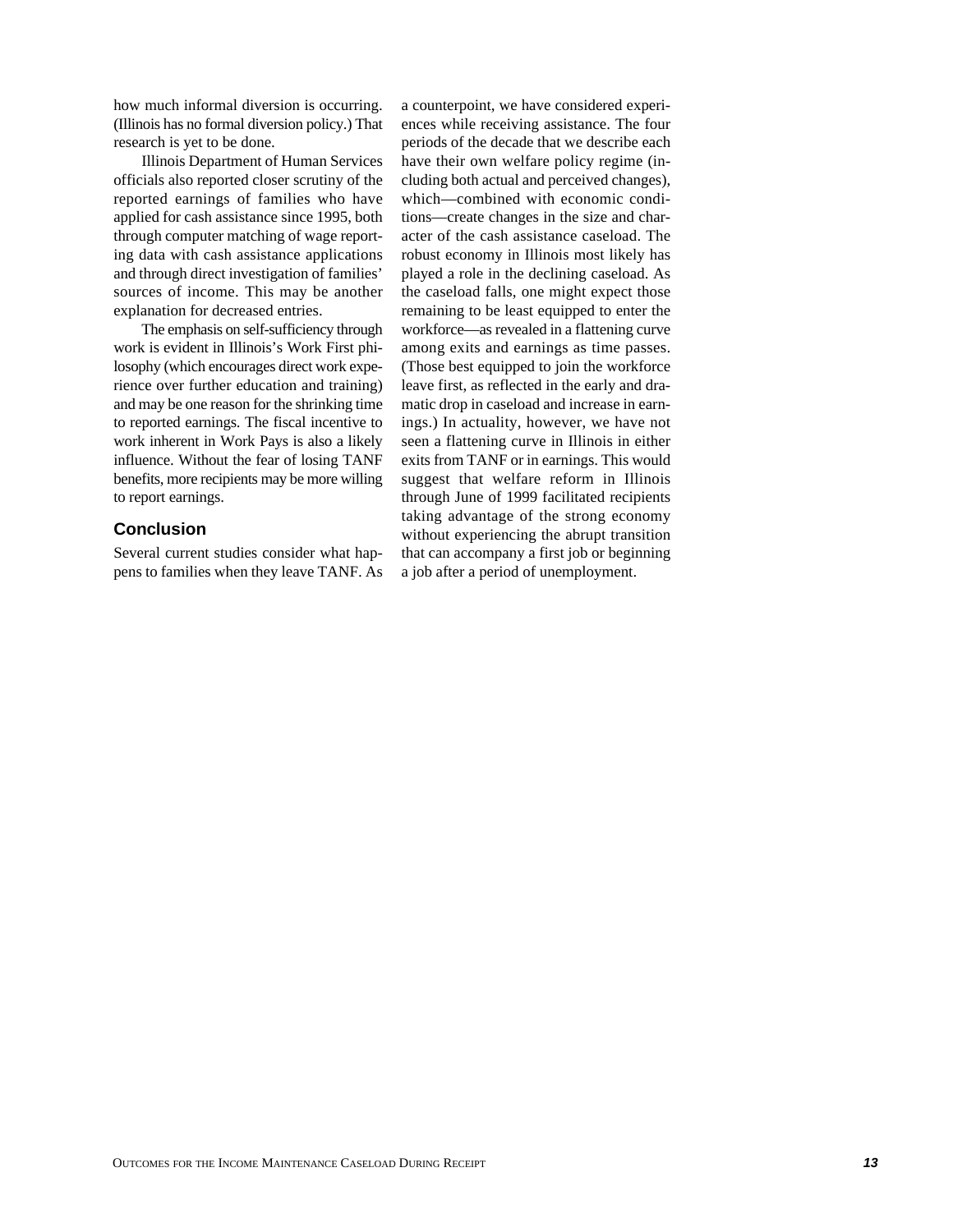#### **References**

- Burtless, G. (1999). The transition from welfare to work: Policies to reduce public dependency. In Joseph, L. (Ed.). *Families, Poverty, and Welfare Reform: Confronting a New Policy Era.* Chicago: Center for Urban Research and Policy Studies, University of Chicago.
- Lewis, D. A., George, C. C., and Puntenney, D. (1999). Welfare reform efforts in Illinois. In Joseph, L. (Ed.). *Families, Poverty, and Welfare Reform: Confronting a New Policy Era.* Chicago: Center for Urban Research and Policy Studies, University of Chicago, p. 189.
- National Clearinghouse for Legal Services. (1997). *Changes in Illinois welfare law: The Illinois TANF program and other changes in public benefits.* Washington, DC: National Clearinghouse for Legal Services, Poverty Law Project.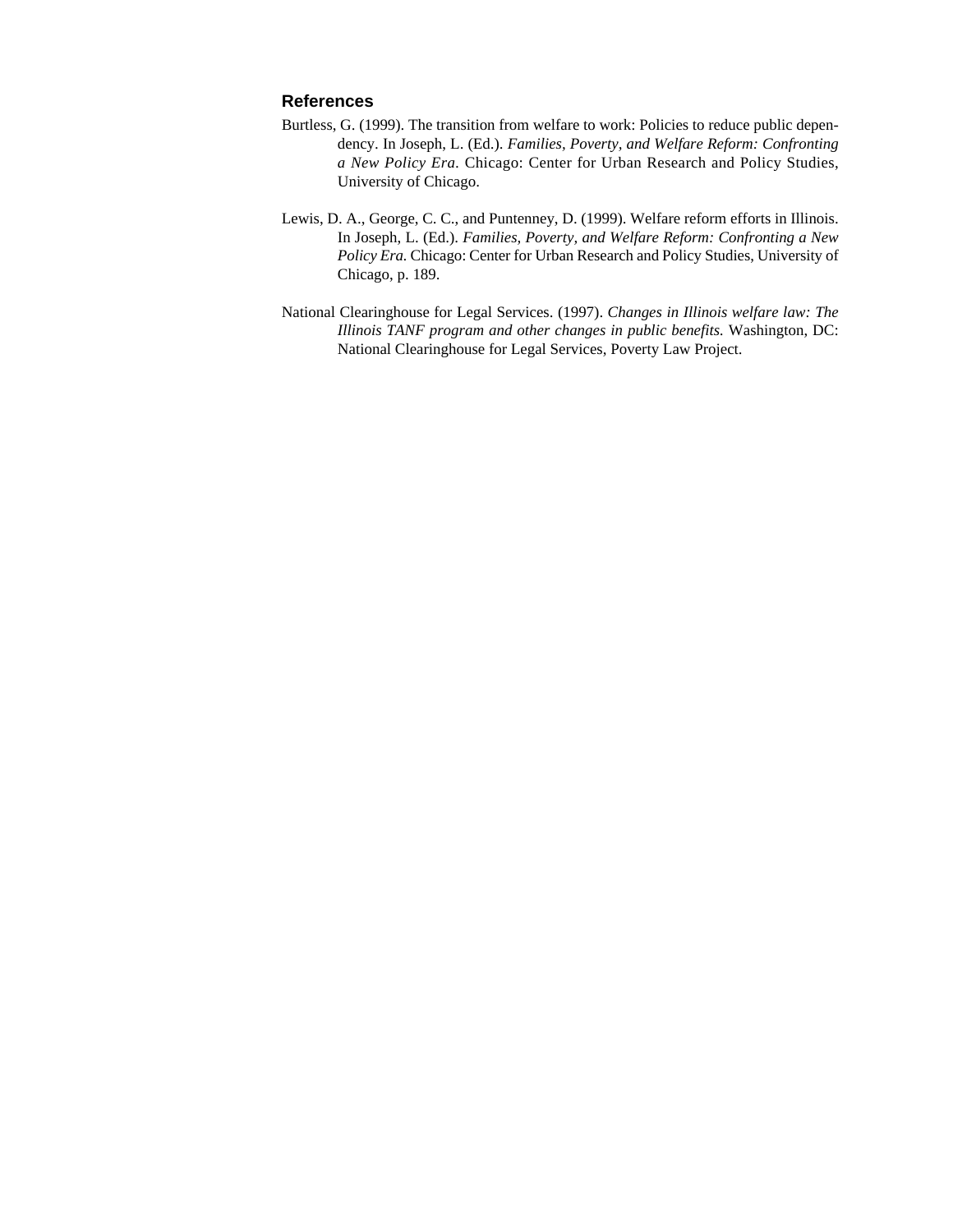#### **Authors**

**Bong Joo Lee,** Ph.D., is a nationally recognized expert at designing, building, and analyzing databases built from state agency administrative data systems across the entire spectrum of child and family services. His research focuses on the use of administrative data from human service agencies for research purposes. Dr. Lee has ten years of experience applying administrative data to the analysis of social policy.

Dr. Lee is Research Fellow at Chapin Hall and holds an appointment as a University of Chicago Research Associate (Assistant Professor). Dr. Lee also is a Research Affiliate at the Northwestern/University of Chicago Joint Center for Poverty Research. He holds a Ph.D. in social policy from the University of Chicago, and has held an Assistant Professorship at Boston University School of Social Work. Dr. Lee directed the Massachusetts Longitudinal Database for Research on Social Services funded by the Office of the Assistant Secretary for Planning and Evaluation of the U.S. Department of Health and Human Services and the Massachusetts Department of Revenue.

His research interests include the statistical modeling of the patterns of human service use, issues of child poverty, and demography of children and families. His methodological interests include event-history and hierarchical methods. His recent work includes using multivariate methods to examine the effects of early childbearing and neighborhood poverty on abuse and neglect of children, examination of food stamp and WIC utilization patterns before and after welfare reform, and an Illinois TANF Closed Case study. Recently, Dr. Lee co-directed a study of social service use dynamics in California, Illinois, and North Carolina funded by ASPE HHS. With Robert Goerge, he leads Chapin Hall's research efforts in the development of the Integrated Database on Children's Services in Illinois.

**Robert M. Goerge,** Ph.D., is Associate Director and a Research Fellow at Chapin Hall Center for Children. Dr. Goerge's research interests center on the experiences of children and families in the social service system. Central to these interests is improving the available information on all children and families, particularly those who are abused or neglected, disabled, poor, require mental health services, or otherwise come to the attention of service providers.

Dr. Goerge is the Principal Investigator of the Integrated Database on Children's Services in Illinois, a longitudinal database on children's service receipt. His recent writing includes the chapter "Foster Care Dynamics," written with Fred Wulczyn and Allen Harden and forthcoming in *The Foster Care Crisis: Translating Research into Practice and Policy*; the article, "Placement Experiences of the Youngest Foster Care Population," written with Wulczyn and forthcoming in *Zero to Three*.

Dr. Goerge's writing on juvenile courts includes "Timeliness and Delay in the Cook County Juvenile Court Child Protection Division" (with Sheila Merry, Clark Peters, Ruth Osuch, Maria Minor, and Stephen Budde), a Chapin Hall discussion paper. He is coauthor of "Abuse and Neglect of Children" (with Bong Joo Lee) which appeared in *Kids Having Kids: Economic Costs and Social Consequences of Teen Pregnancy*.

Dr. Goerge holds an appointment as a Research Associate at the University of Chicago and is a Research Associate at the Northwestern University/University of Chicago Joint Center for Poverty Research.

**John Dilts** is a Research Associate at the Chapin Hall Center for Children, where he provides analytic and data processing support for a range of projects. His research interests focus on forecasting models and small area estimation techniques for social and economic indicators. Mr. Dilts previously held the position of Planning Associate at the City Colleges of Chicago, where he was involved in strategic planning and institutional research. He holds an M.P.P. from the University of Chicago, where he also pursued doctoral studies in sociology.